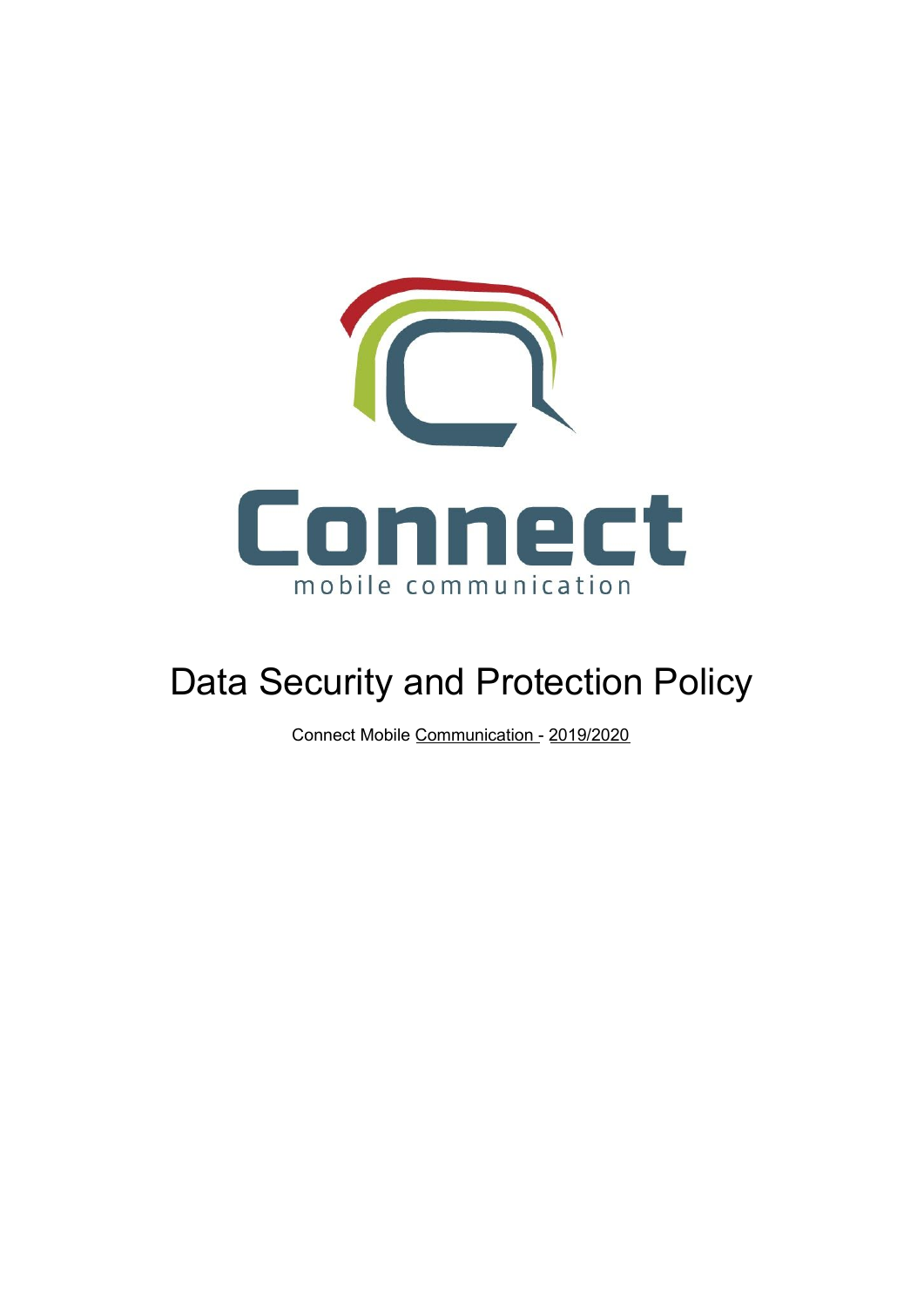#### **Review and Update**

This document will be reviewed annually, due to continuous changes, evolving communities and developing organisational data security and protection policies. This document will be audited by a third party every four years or as and when required by law and/or regulatory changes or amendments.

#### **Document Custodian**

It is expected that the custodian of this document is every stakeholder associated with this company "Connect Mobile Communications". The entity as custodian is the Executive Management Division, and any comments or proposed changes should be communicated through them.

#### **Policy Compliance and Verification**

Executive Management as authorised security and information officers will verify compliance to the below mentioned policies through various methods, including but not limited to, periodic walkthroughs, video monitoring, business tool reports, internal and external audits and feedback from all clients and/or employees. Any exception to the policy must be approved by the Executive Management in advance.

Any exception to the policy must be approved by the senior management in advance.

An employee found to have violated any of these policies may be subject to disciplinary action, up to and including termination of employment.

#### **Document History**

| <b>Revision</b> | <b>Date</b>      | <b>Author</b>  | Change<br><b>Description</b>               |
|-----------------|------------------|----------------|--------------------------------------------|
| Draft 1         | <b>June 2019</b> | Doug Jenkinson | First draft for<br>internal review.        |
| Final Version 1 | Sept 2019        | Doug Jenkinson | Revisions based on<br>feedback. Finalised. |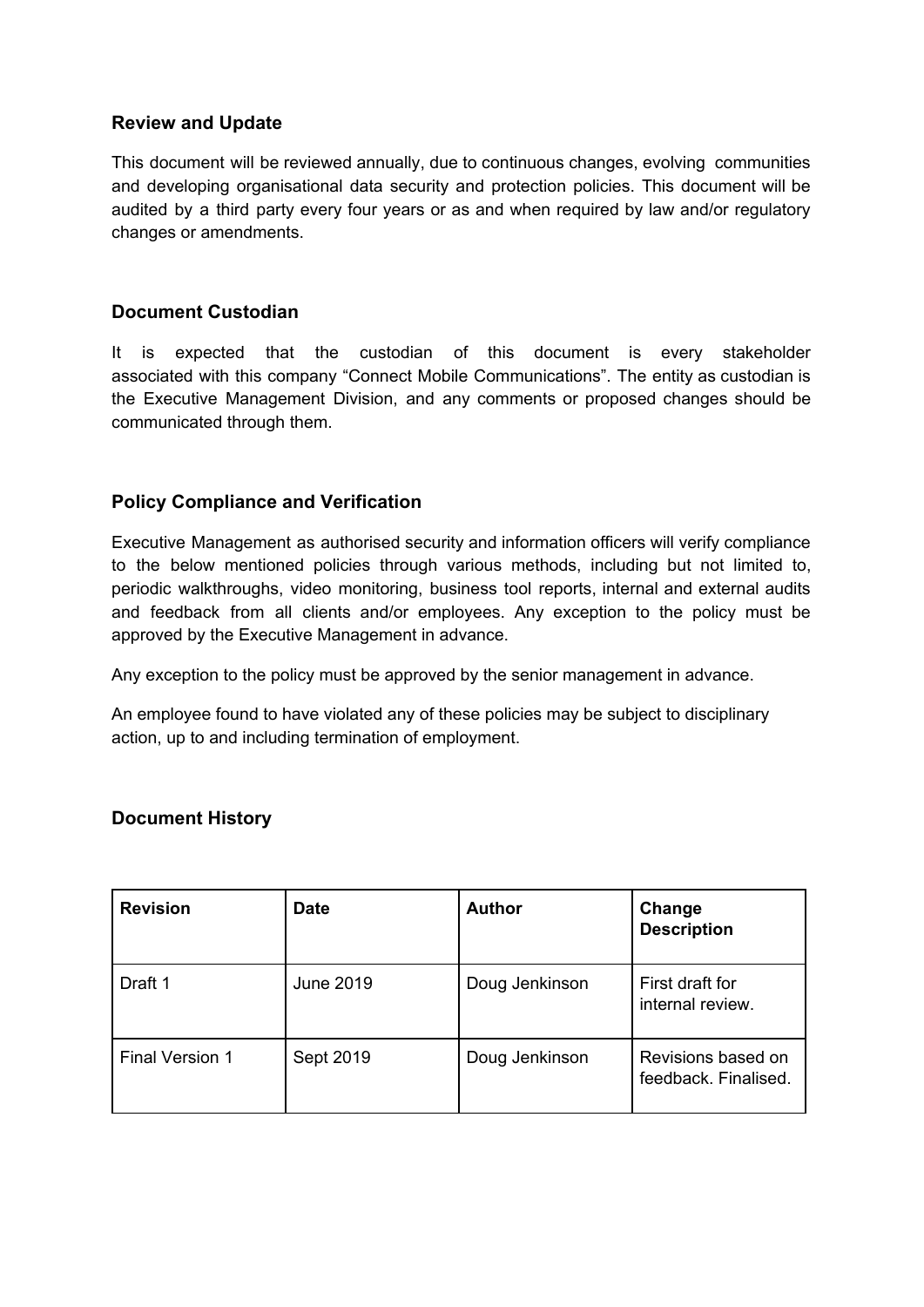# <span id="page-2-0"></span>Table of Contents

| <b>Table of Contents</b>                   | 3  |
|--------------------------------------------|----|
| Introduction                               | 5  |
| <b>Data Classification</b>                 | 6  |
| <b>Data Roles and Responsibilities</b>     | 8  |
| <b>Data Retention Policy</b>               | 10 |
| <b>Employee Guidelines</b>                 | 12 |
| <b>Business Software</b>                   | 12 |
| <b>Password Protocols</b>                  | 14 |
| Email                                      | 16 |
| Telegram                                   | 18 |
| Plugin                                     | 19 |
| G-Suite and Google Drive                   | 20 |
| Handling Client Files and Data             | 20 |
| <b>Mobile Phones</b>                       | 21 |
| Access points and networking equipment     | 22 |
| <b>Security Technology</b>                 | 22 |
| <b>Identity and Access Management</b>      | 22 |
| Enterprise Digital Rights Management (DRM) | 23 |
| Data Loss Prevention (DLP)                 | 24 |
| <b>Breach Detection</b>                    | 24 |
| <b>Data Breach Incident Response</b>       | 24 |
| <b>Employee Training</b>                   | 25 |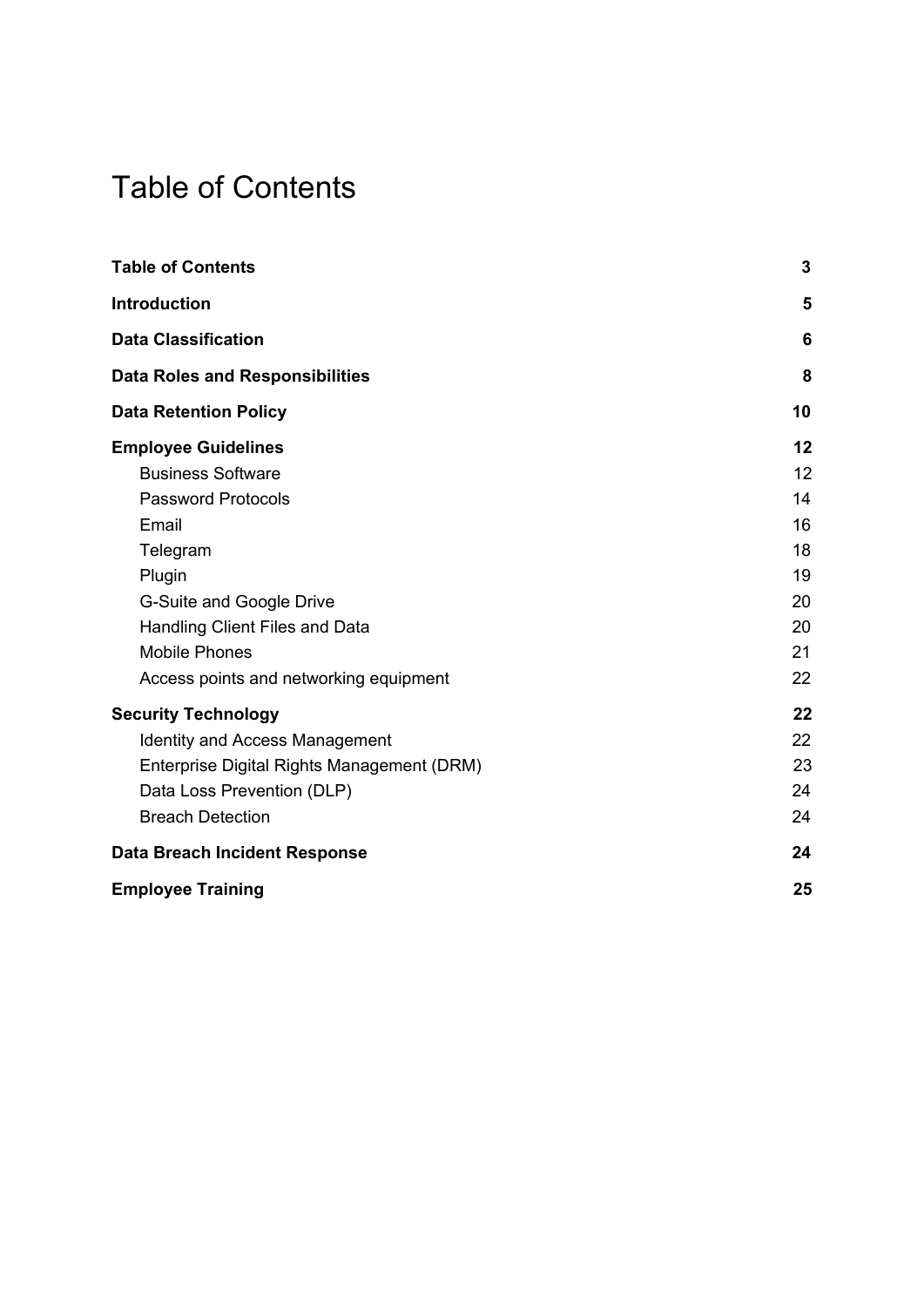## **Introduction**

In the past, the approach to data protection and security has boiled down to efforts to simply secure the infrastructure in which the data resides and flows. In recent times it has become obvious that it is far more difficult to build protection around infrastructure where the perimeter is far more fluid in a world of cloud computing and mobile devices.

For this reason, our approach to securing and protecting our data and that of our partners is focussed on guarding the data itself. While typical infrastructure protections will always be employed as a second layer of protection, our primary security comes in the form of process and protocol surrounding how our data is handled, accessed and processed.

To achieve this continued level of security on the data itself, we need to continually focus on the following criteria:

- Clear and well defined goals
- Data classification
- Safe and compliant data retention policies
- Data protection technology
- Establish auditing and impact assessment protocols
- Establish a list of approved business software
- Employee policies and protocols for securing and handling data
- Incident detection
- Incident response
- Training

### Goals

The following is a list of goals that this document is designed to achieve through policy and protocols are to:

● Adhere to regulatory requirements and contractual agreements in terms of the protection of sensitive, private and confidential data in the regions in which we operate.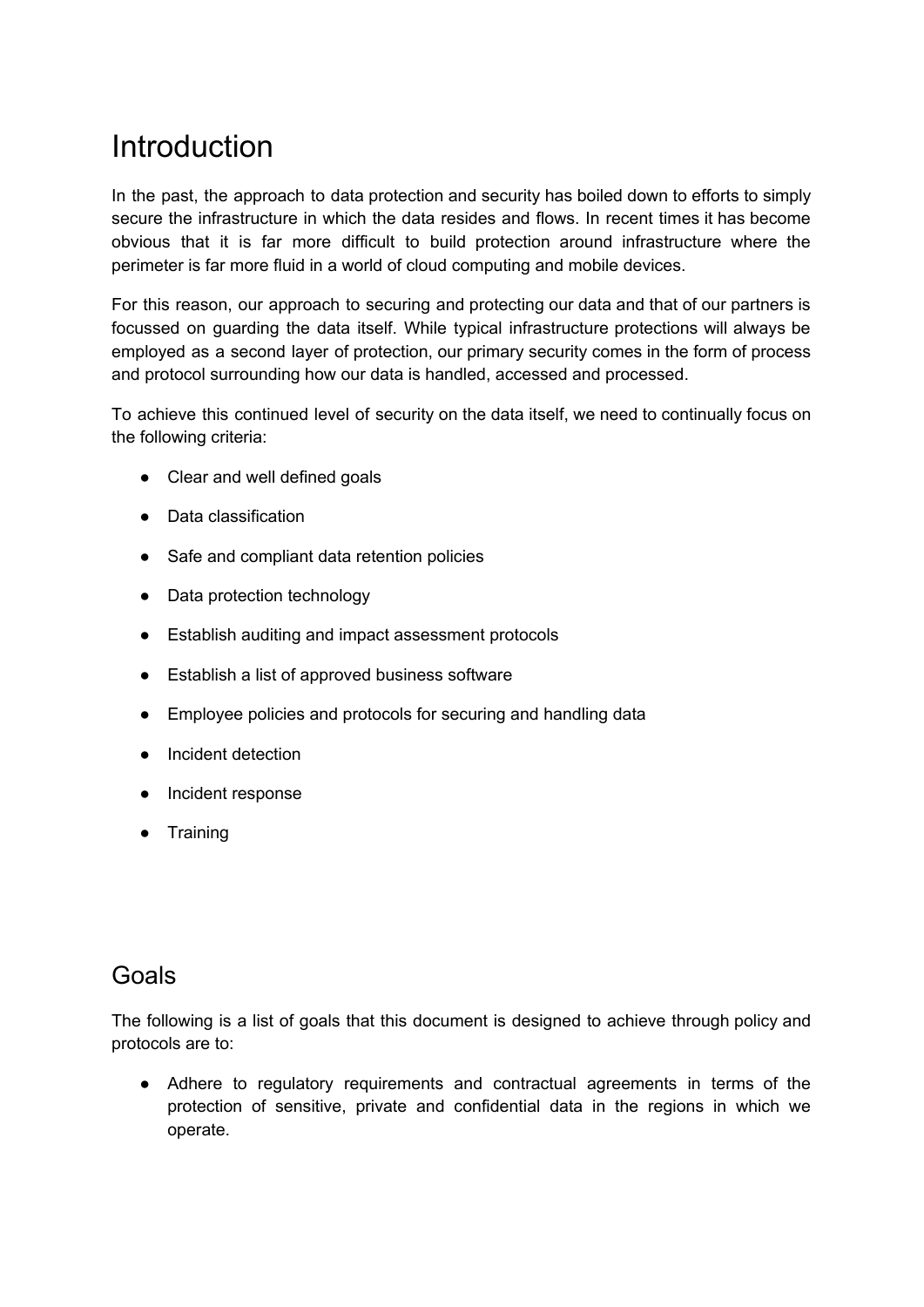- Protect the privacy of clients and our clients customers.
- Prevent loss, harm or damage, whether personal or business related, to clients or our clients customers through the compromise or loss of sensitive data.
- Guard Connect Mobile, its clients, and its employees from legal, ethical or contractual breaches that may result from the compromise or loss of sensitive data.
- Ensure that we anonymise or destroy sensitive or private data that is of no operational or business use.
- Ensure our employees are fully informed on why data protection is important, and continuously educate them on approved software and protocols.

### Data Scope

As an IT/Telecommunications company, our data and information has many forms and resides in many different locations. Below is a short definition of the type of data that we store and where it is located.

- Physical documents and contracts (filed away securely on-site)
- Digital documents, spreadsheets and contracts (G-Suite, Office 365, also stored on employee computers)
- Email (Gmail via G-Suite)
- Chat messages and notifications (Telegram)
- Photographic or video content (GDrive via G-Suite, some data stored on local employee computers)
- Digital Databases (stored in a data centre, some data on-site)
- Transaction logs (stored in a data centre, some data on-site)
- Source Code (stored in a data centre, some data on-site)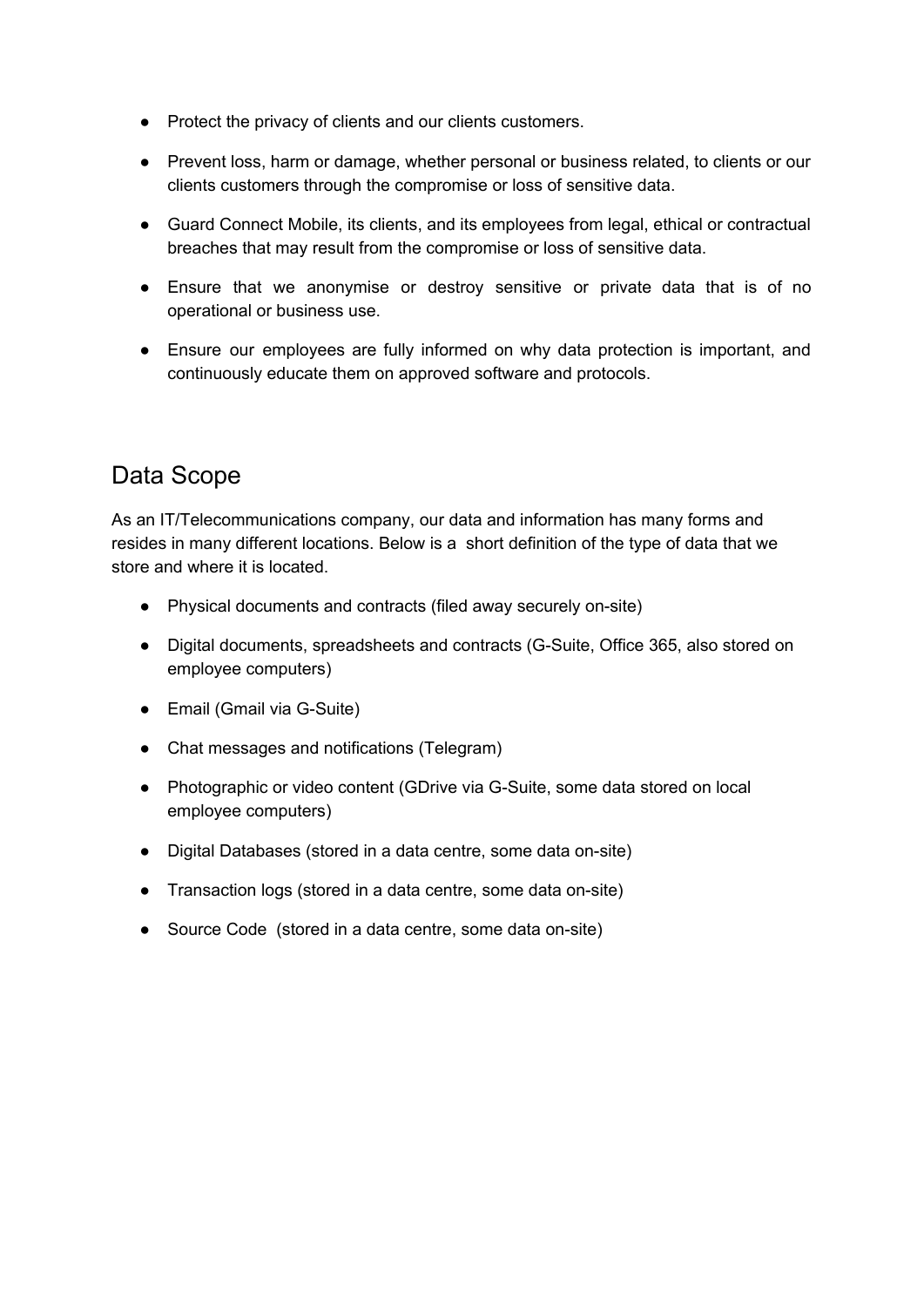# <span id="page-5-0"></span>Data Classification

In order to implement protections around company, client and supplier data, we need to define different classes of data, from which we can apply rules and varying protection processes on each classification as required.

These classifications are:

#### ● **Public Data**

This definition encompasses all information and data that are available in the public domain. These include:

- Marketing material
- Integration documents, guides and instruction manuals
- Service offerings and generic price lists
- Public notifications and announcements
- All content contained on publicly accessible portions of the company website
- All content published on social media platforms
- All published photographic or media content

#### ● **Internal Data**

This definition encompasses any data or information that is created by the company or handed to the company by clients during the normal course of business, which would not be classified as confidential or restricted. A leak of this data is not considered a threat, but it should not be publicly exposed. These include:

○ Email or logged telephonic correspondence with clients where no sensitive or personal information is discussed or shared.

#### ● **Confidential Data**

This definition encompasses all internal information created or given to the company that is bound by contractual confidentiality. It also encompasses any information or data that may cause financial, legal or reputational damage to Connect Mobile or it's clients or suppliers if leaked or shared with unauthorised persons and/or organisations. These include:

- Client and supplier data, such as
	- Customer information
	- Transactional or user logs
	- Usage, Sessions or SMS statistics.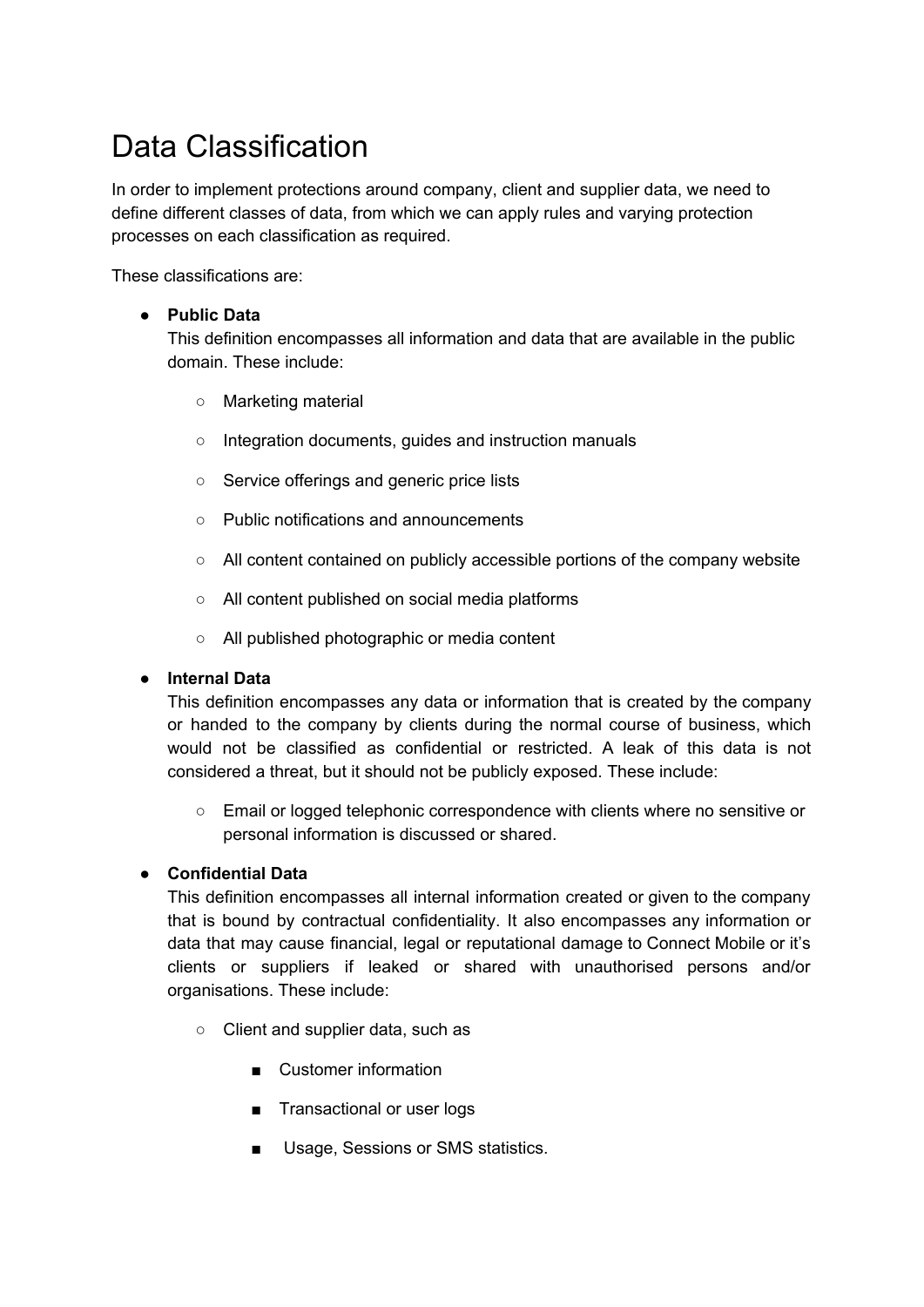- Reports of any kind
- Financial, billing data and invoices
- Product development plans or documentation (IP owned by 'The Company')
- Unpublished photographic or video content, usually related to marketing
- Technical plans or documentation (IP owned by 'The Company')
- Network system architecture documentation or diagrams (IP owned by 'The Company')
- Internal developer documentation (IP owned by 'The Company')
- Internal process and operational documentation (IP owned by 'The Company')

\*\*\* General Note (Any of the above mentioned - "Anything that is planned, designed, created, developed, documented by any individual/employee within 'The Company's operating hours, on the premises after hours, using any resources of 'The Company' will by Law be "IP owned by 'The Company).

#### **● Restricted Data**

This definition encompasses all internal data or information that belongs to Connect Mobile that must be strictly access controlled for legal/regulatory compliance, contractual or security reasons.

- Client and supplier lists
- Client and supplier contracts and agreements
- Client and supplier pricing
- Employee personal information
- Employee contracts, agreements, remuneration and benefits
- Company financial reports
- All account passwords
- Legal documents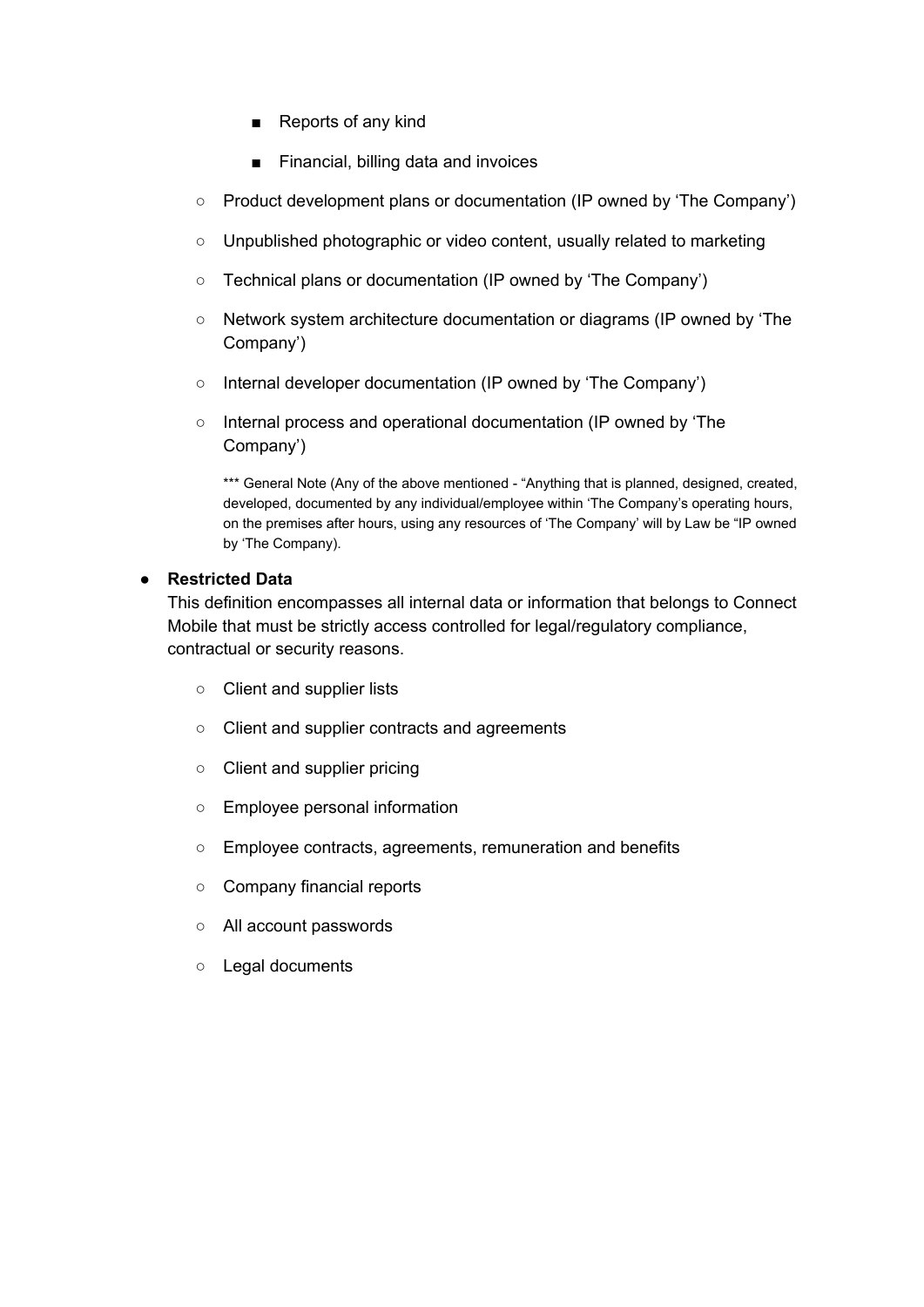## <span id="page-7-0"></span>Data Roles and Responsibilities

It is important to understand the roles and responsibilities of different employees in different departments in terms of access to, and responsibility for, different types of data in the company.

It should be noted that the data and information listed here will only be accessed by the mentioned parties when it is absolutely necessary for operational, service or support reasons.

#### ● Client Support

Client support representatives handle the day to day communication via phone and email. They will attempt to assist clients in all queries and needs regarding company service, as such, they have access to and are responsible for:

- Email correspondence(customer, support)
- Client payment and invoice requests
- Client files and data
- Client reports, on occasion

#### • Operations Department

The operations team handles more complicated service requests as well as internal operational data of the company.

- Email correspondence (customer, support, operations)
- Client Data
- Client Reports
- Partner/supplier data
- Contracts (restricted access)

#### ● Routing Department

Routing department handles all SMS routing, as well as client support issues on a technical level. This job requires access to confidential and restricted data for senior employees in the department.

- Email correspondence (customer, support, operations, suppliers, routing, client finance)
- Client Data
- Client Reports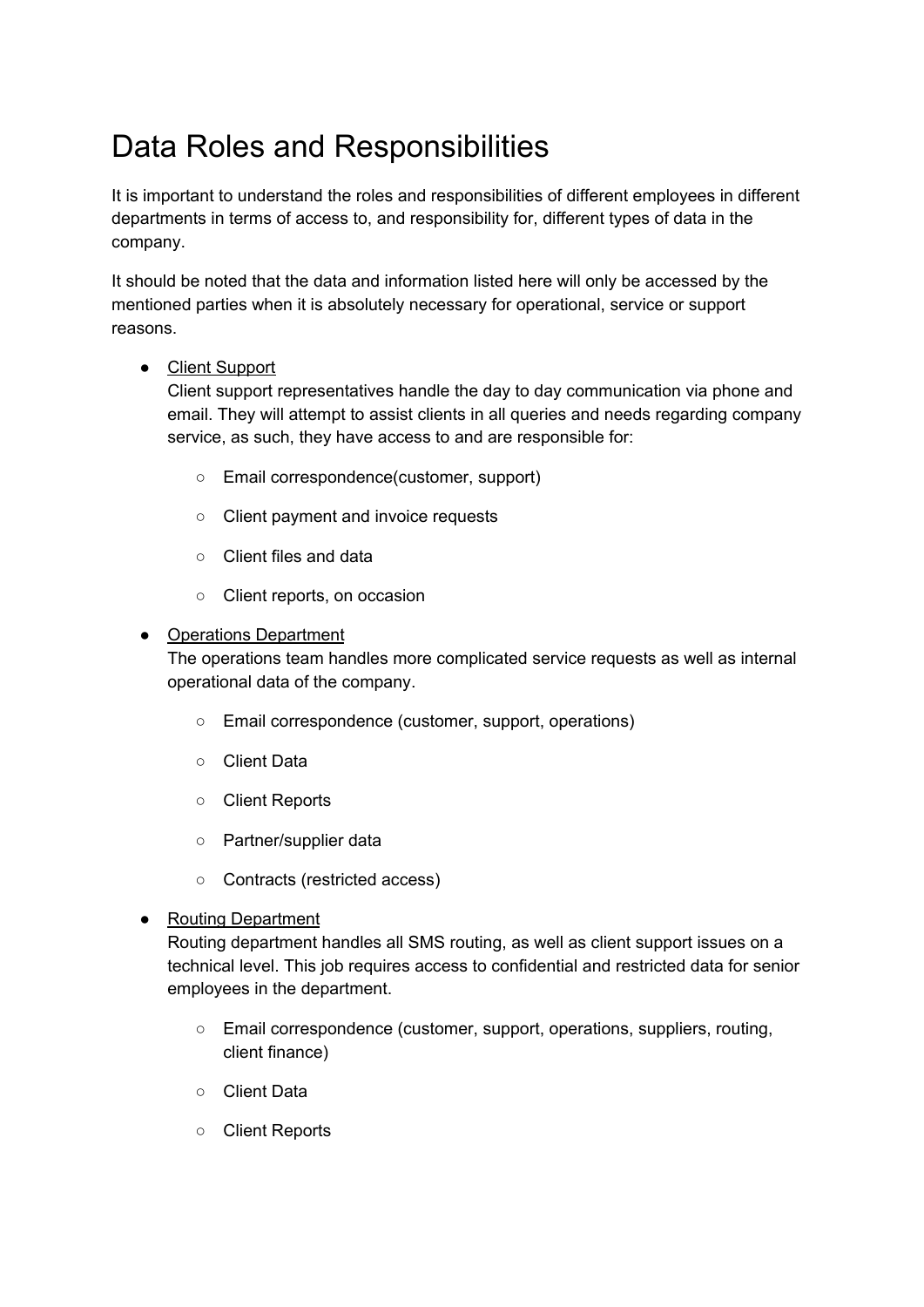- Company Databases (restricted access)
- Contracts + pricing
- Supplier data

#### ● Finance Department

The finance department handles typical sets of data for a finance department in any company, which includes sensitive, restricted and confidential data.

- Email correspondence (customer, client finance)
- Client reports, stats
- Client invoices
- Employee contracts and payslips
- Company financial documents, statements
- Credentials to third party financial systems (which should be properly secured).

#### • Development Department

The development department has the most access to technical data within the company in order to perform their function. This requires development specific controls and protocols for how data is handled in this context.

- Database access (restricted by need to know)
- Source Code
- Administrative and client reports
- User/Service/Client accounts
- Architectural and design documentation
- Employee email accounts and activity (restricted to certain developers)

#### • Executive Management

Management requires access to almost all data and information in the company, but this data and information (particularly sensitive, confidential and restricted) can only be accessed when it is critically needed.

- Client, partner and supplier data
- Financial reports
- All contracts and legal documents
- Employee records and contracts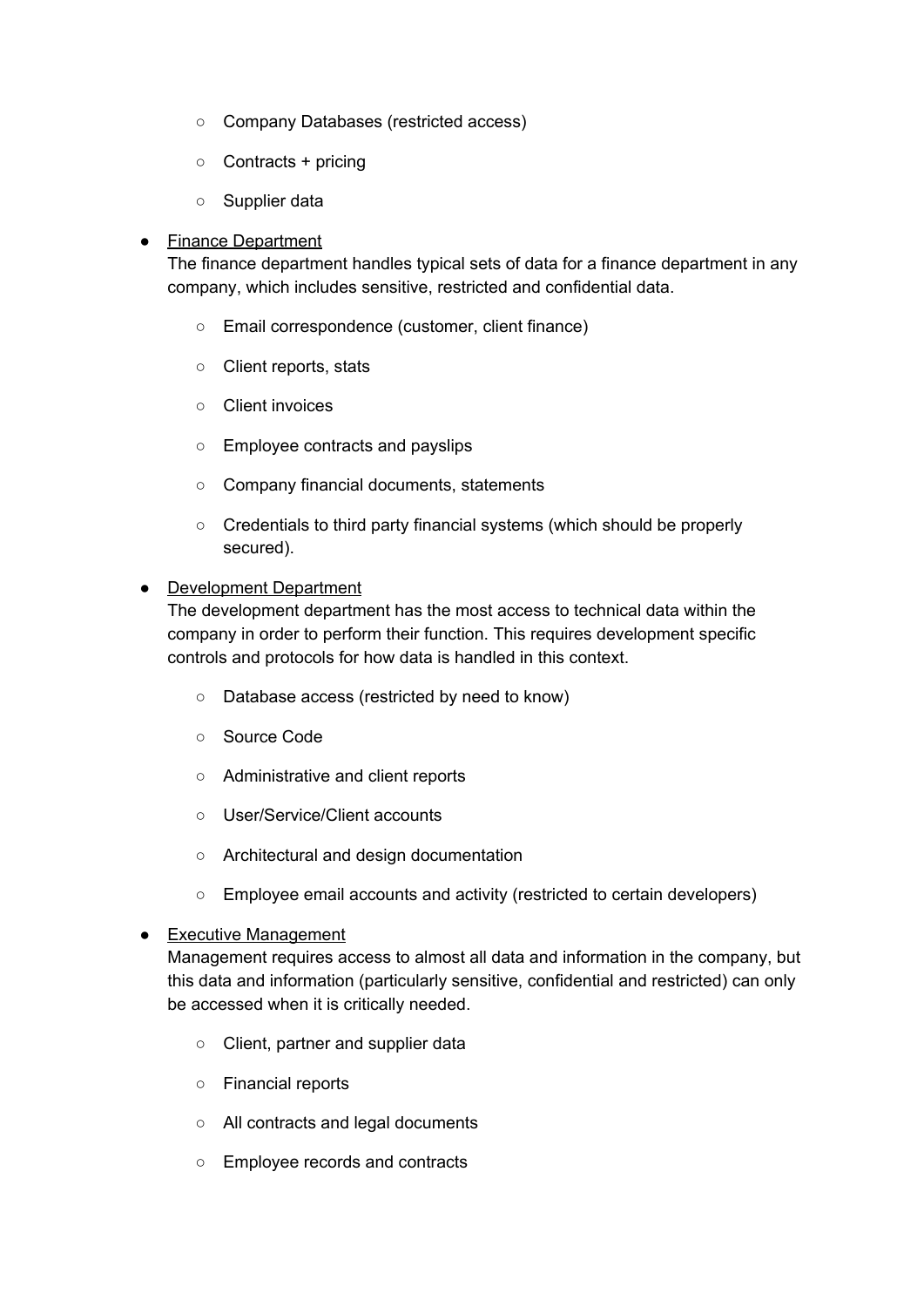○ Secure encryption keys (where applicable)

## <span id="page-9-0"></span>Data Retention Policy

While a good data retention policy plays an important part of compliance, it also plays a part as a defense against security breaches by not holding onto any sensitive data longer than is required. We have agreed to the following protocols regarding the storage and retention of sensitive data, which are in line with protocols outlined by common legislation such as the European GDPR or South African POPI acts.

Google G-Suite provides a set of tools that are used to enforce retention policies, particularly for legal and compliance purposes.

- 1. Client/Supplier Data
	- 1.1. Connect Mobile will not hold onto any client or supplier data for longer than is required in order to provide optimal service.
	- 1.2. All private information relating to any persons, be it customers, partners, or employees, contained within client data (SMS Traffic, USSD sessions) must be anonymised or destroyed as soon as it is no longer required for support or service reasons.
	- 1.3. The default time period for raw data retention is three months for reporting and recon purposes.
	- 1.4. Any data that is confidential or restricted that needs to be preserved unchanged for longer than is needed for the company to provide its services, be it for contractual or legal reasons, must be archived, encrypted and stored in a secure, access controlled location.
	- 1.5. All data stored offsite (such as on AWS Glacier) must be stored in an encrypted format and strictly access controlled.
	- 1.6. Connect Mobile will not store any personal or confidential client or supplier information, particularly the personal information of their employees, for any period of time if such data is not required for operational or contractual reasons.
	- 1.7. Records of trade with clients or business entities will be stored securely in perpetuity. This does not include any personal information.
	- 1.8. Connect Mobile will hand over or destroy any client data on request from the client, provided proper identification and permission is provided by a client representative.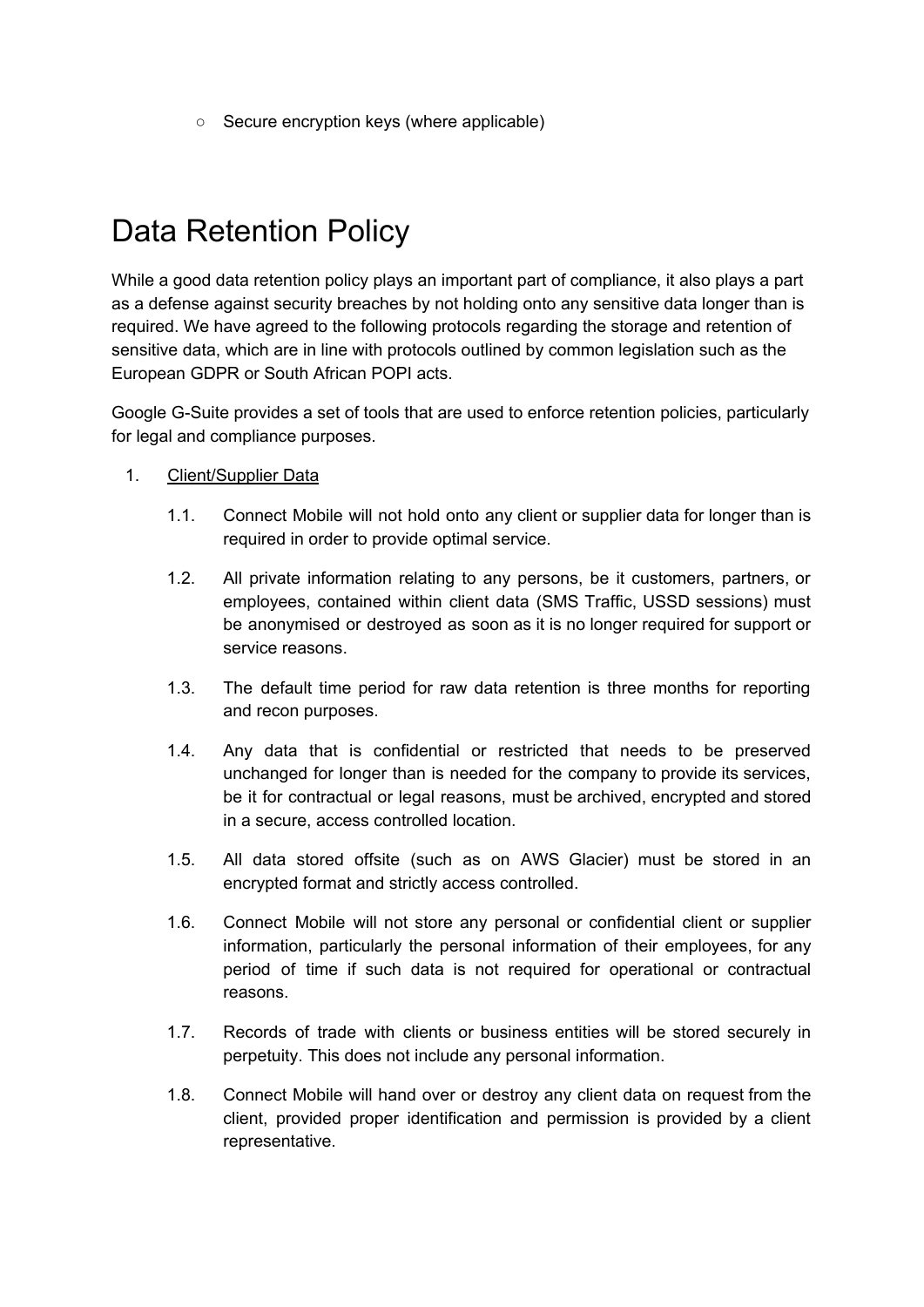#### 2. Company Documents and Contracts

- 2.1. Confidential and restricted digital documents will be stored in the G-Suite Drive in strictly access controlled folders, and deleted when no longer needed.
- 2.2. Physical documents of the same classifications will be filed away in locked storage units, and destroyed when no longer needed.

#### 3. Employee Private Data

- 3.1. Connect Mobile will not hold onto private employee information for longer than the employment/contract period of the employee, unless such information must be preserved as required by law, or is needed to contact the employee after employment has ended at the company.
- 3.2. A record of an employee's employment at Connect Mobile will be kept in perpetuity.
- 3.3. Employee information to be securely preserved after employment will be:
	- 3.3.1. Name and Surname
	- 3.3.2. Phone Number
	- 3.3.3. Last Known Address
	- 3.3.4. Employment Contracts
	- 3.3.5. All Payslips and Financial records relating to remuneration and benefits
	- 3.3.6. All records of attendance
	- 3.3.7. All prior internal or external communication using company accounts
	- 3.3.8. All written general or disciplinary notices

# <span id="page-10-0"></span>Employee Guidelines

People play one of the largest and most important roles when it comes to data security in an organisation, since the people within the organisation are closest to critical information and in some instances hold most of the keys to accessing that information.

Below represents a set of policy guidelines that all employees must read, understand and adhere to. Training must be provided for all current employees and new hires on the information below (and listed throughout this document)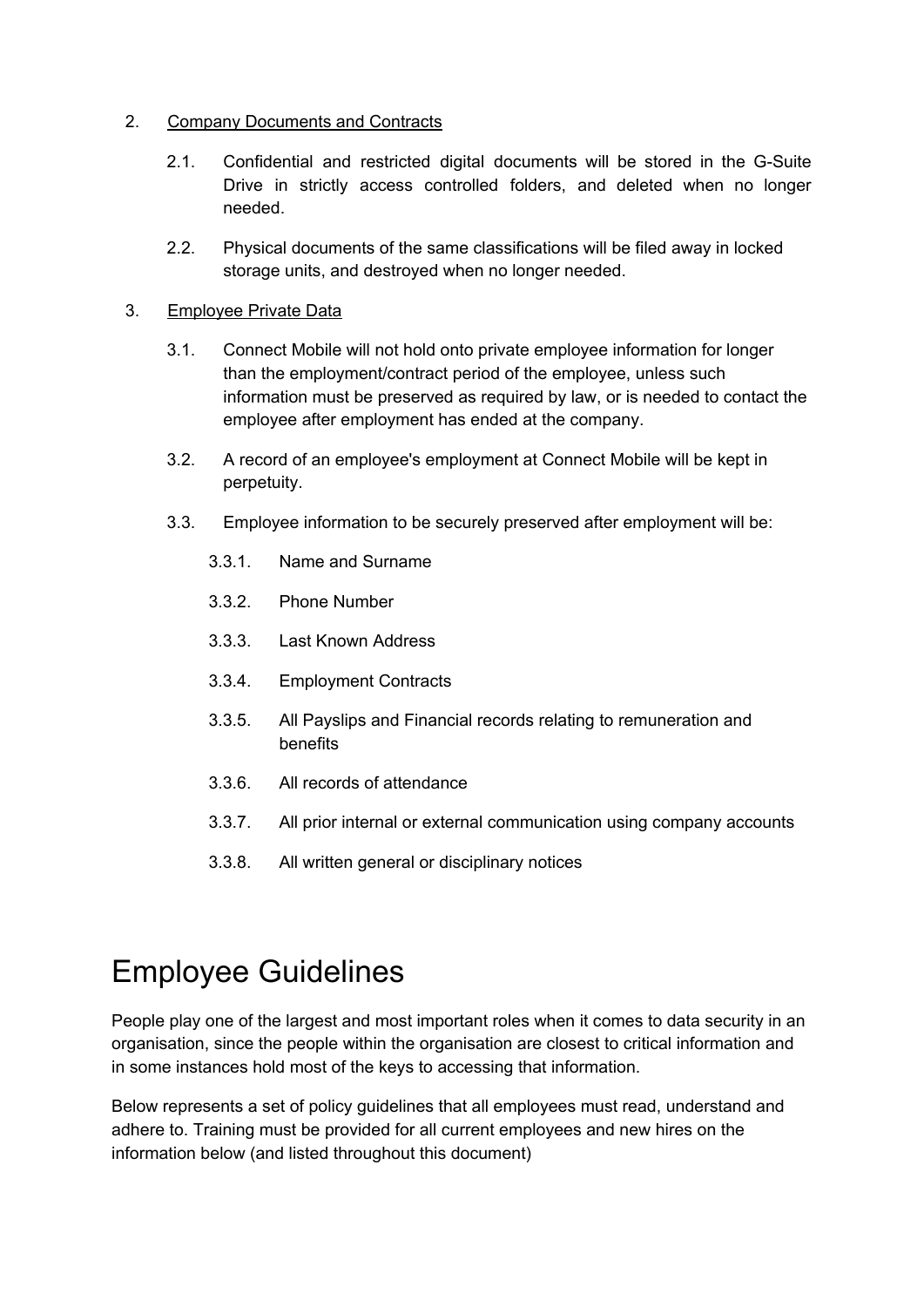### <span id="page-11-0"></span>Business Software

Connect Mobile has a set of approved software and web services that can be used for general business and operational needs. It is important that every employee only uses approved software, and follows both general and specific guidelines regarding the use of such software in order to protect confidential information and private data.

The following is a list of the approved software and their appropriate uses.

All software must be kept up to date with the latest available versions where applicable.

#### 1. Google G-Suite

With all usage limited to the accounts created for employees by the administrative teams. Never login or use personal Gmail accounts when using this software for any of the following business reasons.

- 1.1. Email (Gmail)
- 1.2. Events, bookings and meetings (Google Calendar)
- 1.3. Chat services (Google Hangouts)
- 1.4. File and document storage (Google Docs, Google Drive)
- 1.5. Document creation and editing (Google Docs, Google Drive)

#### 2. Plugin

Plugin is Connect Mobile's internal web platform, used for client self service and administrative tasks.

- 2.1. Account, service and routing management
- 2.2. SMS Management and Sending
- 2.3. USSD Management
- 2.4. Reporting
- 2.5. Contact Management
- 2.6. System Configuration
- 3. Telegram

Telegram is used internally for communication and coordination amongst staff, as well as notifications. All messages on Telegram are restricted to non-confidential conversations and information.

3.1. Business discussion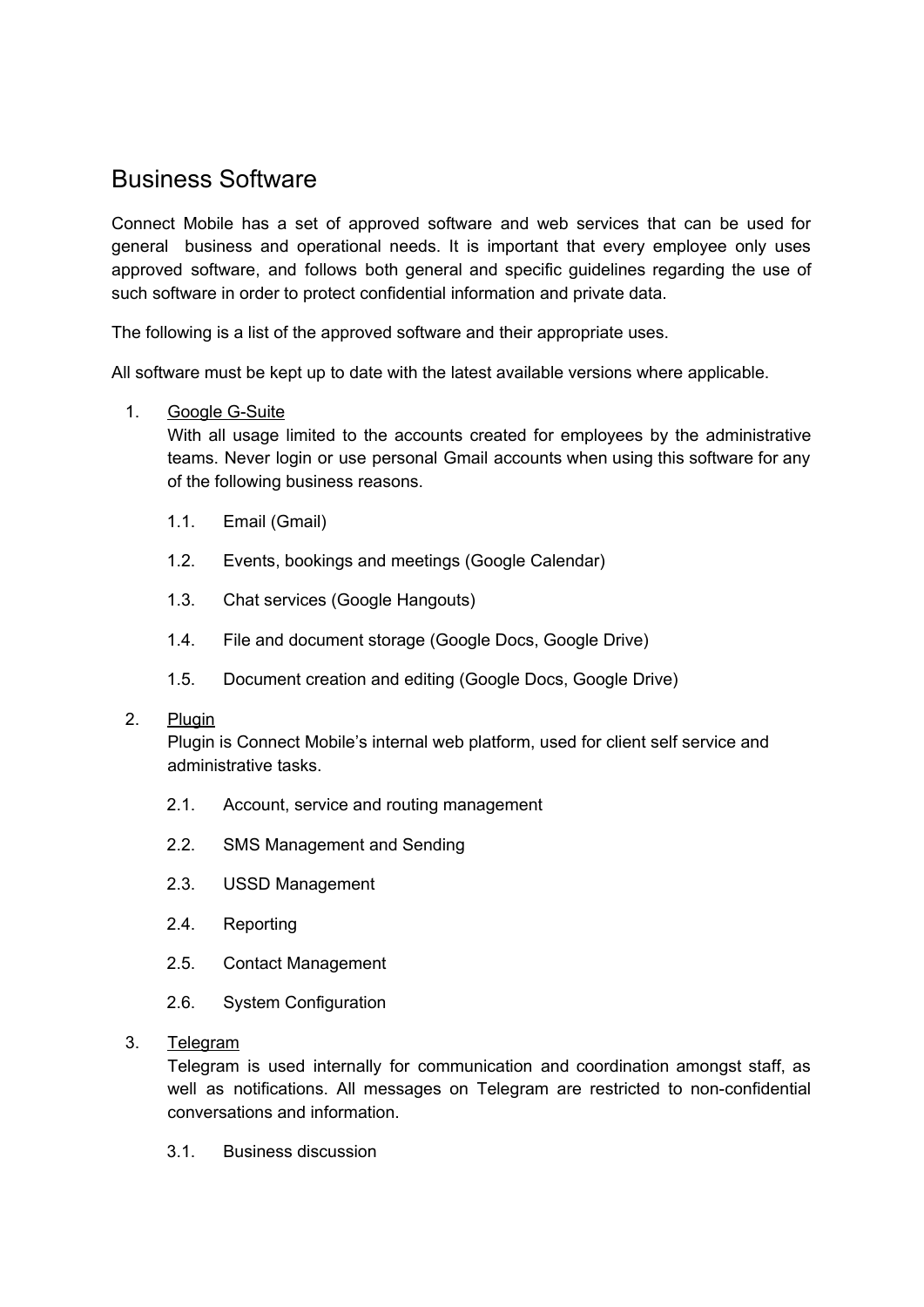- 3.2. Planning and coordination
- 3.3. Casual banter
- 3.4. System notifications
- 4. Sage Highly restricted and access controlled accounting software.
- 5. Pipedrive Sales management software. (CRM)
- 6. Active Campaign Web based marketing automation platform.
- 7. Microsoft Office 360

Alternative for Google Docs on G-Suite, Microsoft Office applications should only be used in cases where Google Docs does not suffice for the management of client documents, spreadsheets and presentations.

- 8. Last Pass Password management tool, see Password Protocols below.
- 9. Toggl Web based time tracking software.
- 10. Jira

Web based project management software geared towards software development. Jira boards, files and tasks should be adequately restricted and access controlled.

11. Trello

Web based project management software, for general project management and planning purposes.

12. Skype

Skype is used to communicate with certain clients/suppliers where Skype forms part of their own business communication process. Skype must not be used for internal communication.

13. Google Hangouts

Google Hangouts is used to communicate with certain clients/suppliers where Hangouts forms part of their own business communication process. Hangouts can be used for internal communication provided the user is logged into their work email account.

14. WhatsApp

WhatsApp is used to communicate with certain clients/suppliers where WhatsApp forms part of their own business communication process. WhatsApp must not be used for internal communication, with the exception of testing certain services.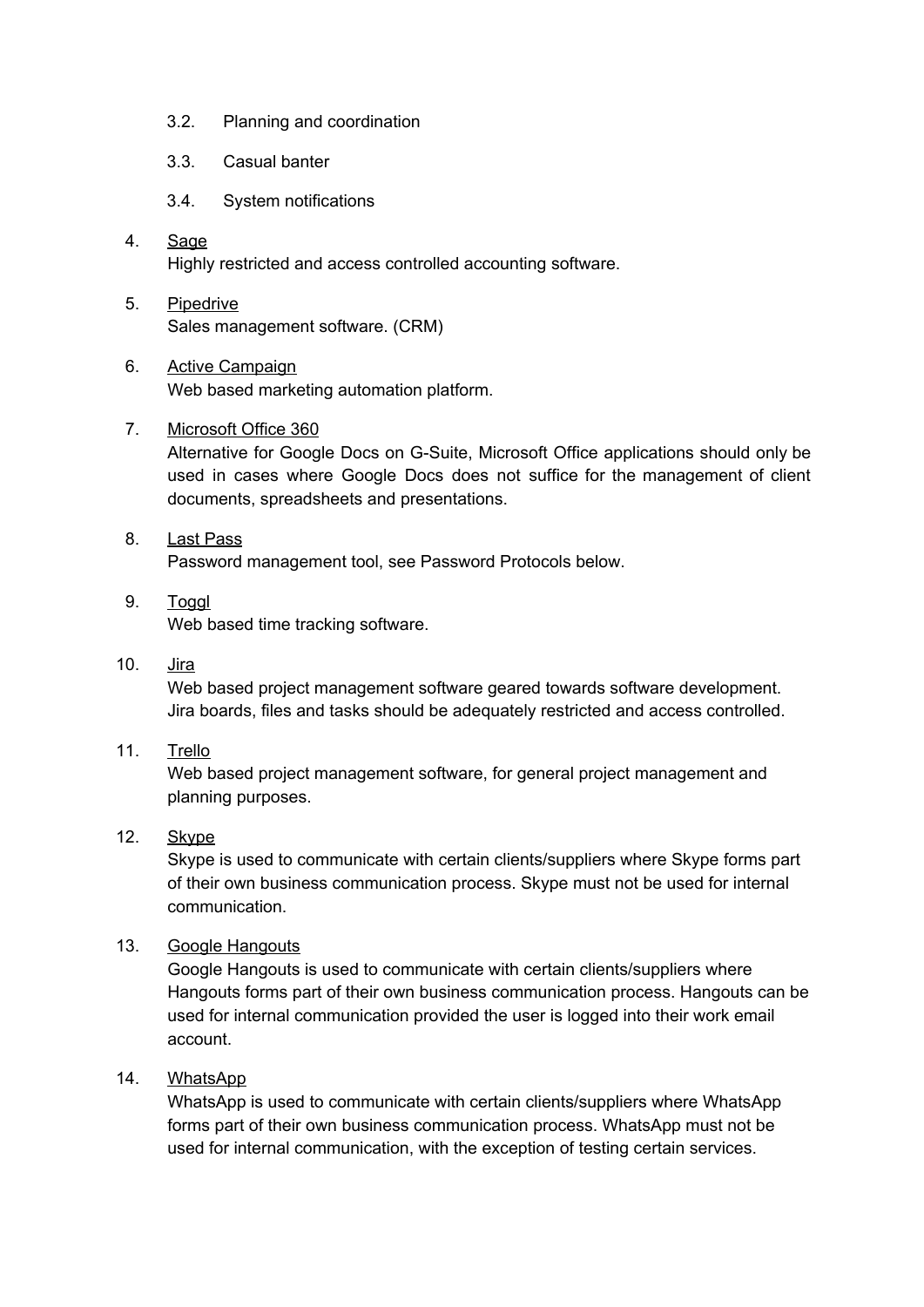#### 15. Facebook

Facebook is used to interact with Connect Mobile's social media community. No personal or sensitive data must be shared on this platform.

#### 16. LinkedIn

LinkedIn is used to interact with Connect Mobile's social media community. No personal or sensitive data must be shared on this platform.

#### 17. Twitter

Twitter is used to interact with Connect Mobile's social media community. No personal or sensitive data must be shared on this platform.

#### 18. Approved Browsers

Connect Mobile does not have a particular requirement for web browsers. The following are acceptable as long as the browsers are kept up to date and password remember functions are not used.

- 18.1. Google Chrome
- 18.2. Microsoft Edge (IE is not to be used except for software testing)
- 18.3. Mozilla Firefox
- 18.4. Opera
- 18.5. Apple Safari

### <span id="page-13-0"></span>Password Protocols

Strong passwords are a vital first line of defense when it comes to digital security. Listed below are guidelines for password creation and usage. Lost, stolen or easy to guess passwords can cause significant damage or loss for the company, so adherence to this policy is vitally important.

- 1. Password Creation Guidelines
	- 1.1. Passwords should be auto generated using the LastPass password management service to ensure long, secure passwords.
	- 1.2. In cases where LastPass cannot be used:
		- 1.2.1. Passwords should be 8 characters or more.
		- 1.2.2. Passwords should not contain any personal information, such as names, addresses, phone numbers, birthdays, or names of obvious interests.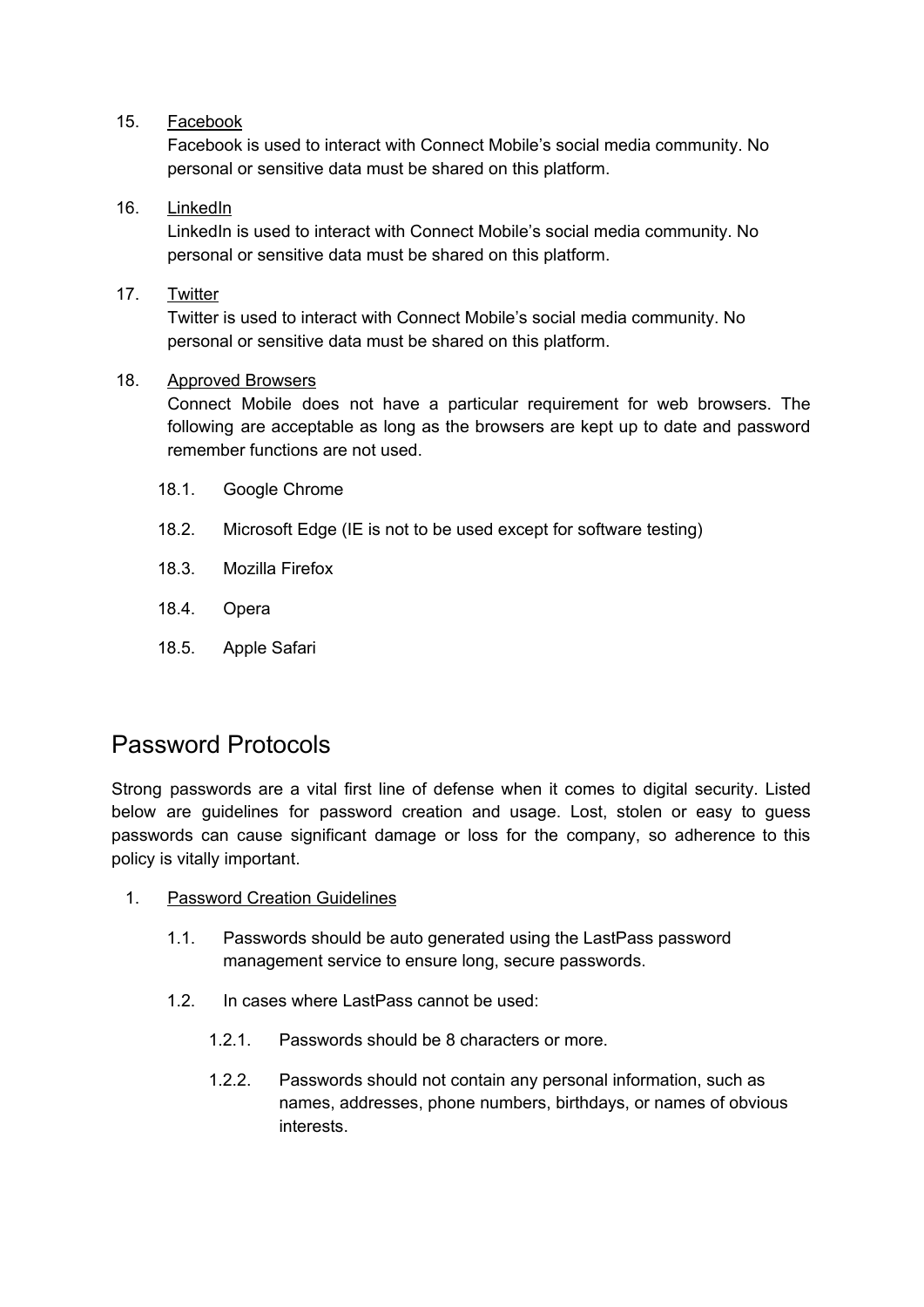- 1.2.3. Passwords should not contain any number or keyboard patterns such as "12345" or "qwerty".
- 1.2.4. Passwords must not be any form or variation of common passwords [https://en.wikipedia.org/wiki/List\\_of\\_the\\_most\\_common\\_passwords](https://en.wikipedia.org/wiki/List_of_the_most_common_passwords) [https://github.com/danielmiessler/SecLists/blob/master/Passwords/Co](https://github.com/danielmiessler/SecLists/blob/master/Passwords/Common-Credentials/10-million-password-list-top-1000000.txt) [mmon-Credentials/10-million-password-list-top-1000000.txt](https://github.com/danielmiessler/SecLists/blob/master/Passwords/Common-Credentials/10-million-password-list-top-1000000.txt)

#### 2. Account Password Guidelines

- 2.1. Users must use a separate unique password for each individual work account. LastPass will enforce this.
- 2.2. Never use work passwords for personal accounts, or vice versa.
- 2.3. Users must make use of 2FA (two factor authentication) for any account on any service that supports such a security feature. 2FA usually takes the form of an SMS or email that is used to confirm the identity and session of a user on a particular device after typing in a password.

#### 3. Password Changes

- 3.1. Passwords should be changed when there is reason to believe that a password has been compromised.
- 3.2. Password cracking or guessing can be done at any time by our internal security team or contracted external security testers. If a password is guessed or cracked, the user will be required to change it immediately.

#### 4. Password Protection

- 4.1. All passwords are to be treated as restricted and confidential information of Connect Mobile.
- 4.2. Passwords must never be shared with anyone internally or externally, this includes colleagues, supervisors, clients or suppliers.
- 4.3. Raw passwords must never be inserted in emails, SMS messages, Telegram/WhatsApp messages, or any other chat or communication system, with the exception of client passwords on Plugin. A process on Plugin will be established to automate administrative password resets.
- 4.4. Passwords can be stored in our approved password manager LastPass <https://www.lastpass.com/>
- 4.5. Avoid using "Remember Password" features of any application, including the users web browser.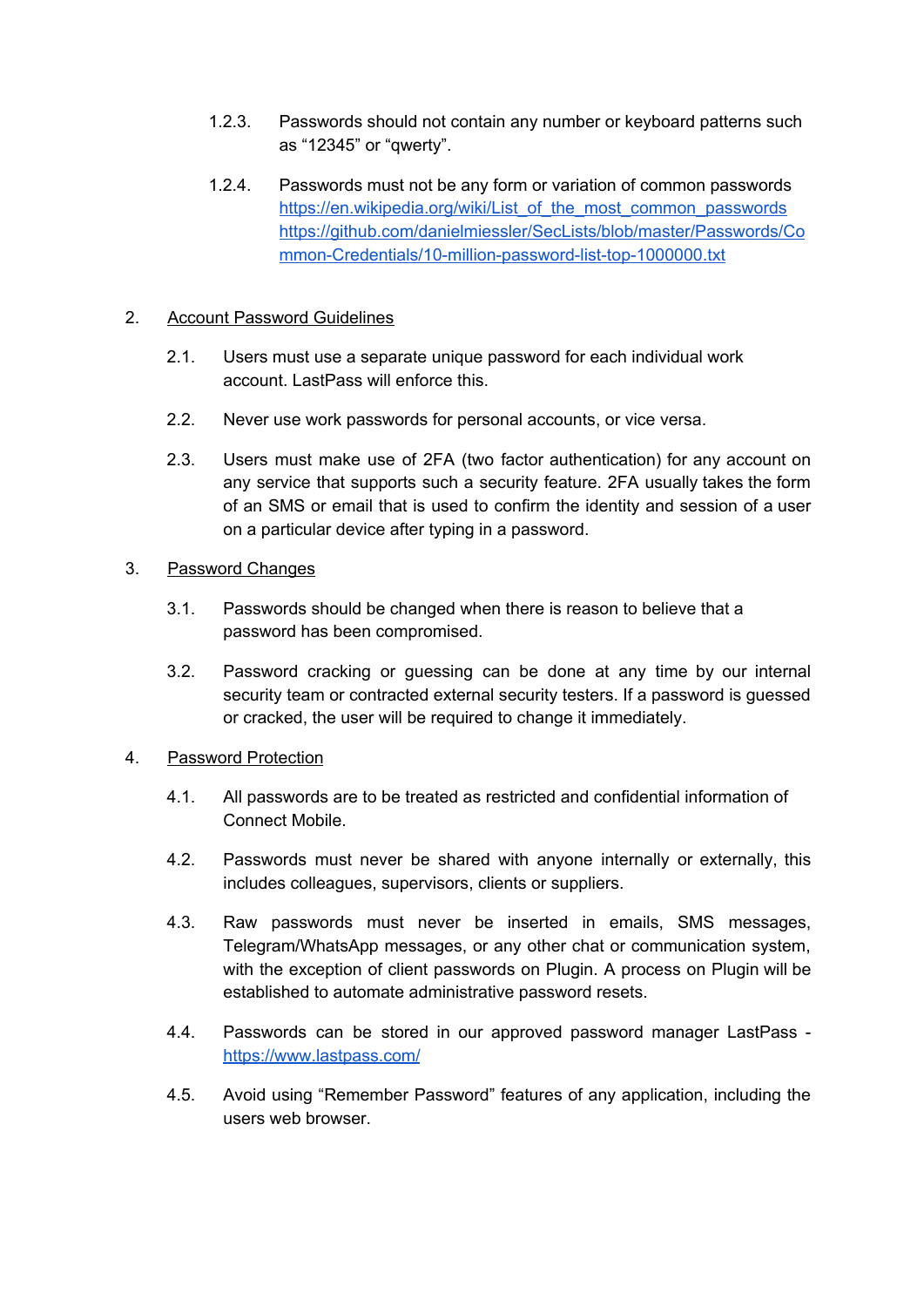4.6. Any user that suspects that their password has been compromised must immediately report it to the devops team and change all passwords.

#### 5. Software Development Password Guidelines

- 5.1. Database and account credentials (particularly passwords) should not be stored in plain text in any source code.
- 5.2. Passwords and sensitive credentials should be stored in a centralised and protected repository managed by the DevOps team.
- 5.3. All passwords must never be transmitted across the network in pure form.
- 5.4. All applications must have a separate credential set for each database or account/service used by each application. No application should share similar credentials.

### <span id="page-15-0"></span>Email

Email forms the primary basis of internal and external communication for the company. Not only is email ubiquitous, it plays a strong role in establishing a paper trail and history of communication with clients and suppliers. A consequence of this is that a considerable amount of private or confidential information is passed around via email, therefore strict procedures must be followed in order to secure our data and that of our partners.

- 1. Email Accounts
	- 1.1. All company email accounts must be created and managed using Connect Mobile's Google G-Suite. No other external or 3rd party email accounts can be used for any business communication whatsoever.
	- 1.2. Employee email accounts are considered restricted and confidential for each employee. Therefore no employee may attempt to access or read email on another employee's account.
	- 1.3. Management reserves the right to access and monitor all email on all email accounts within the organisation.
	- 1.4. No communication via Connect Mobile email accounts can be considered private for any employee.
- 2. Email Conduct and Usage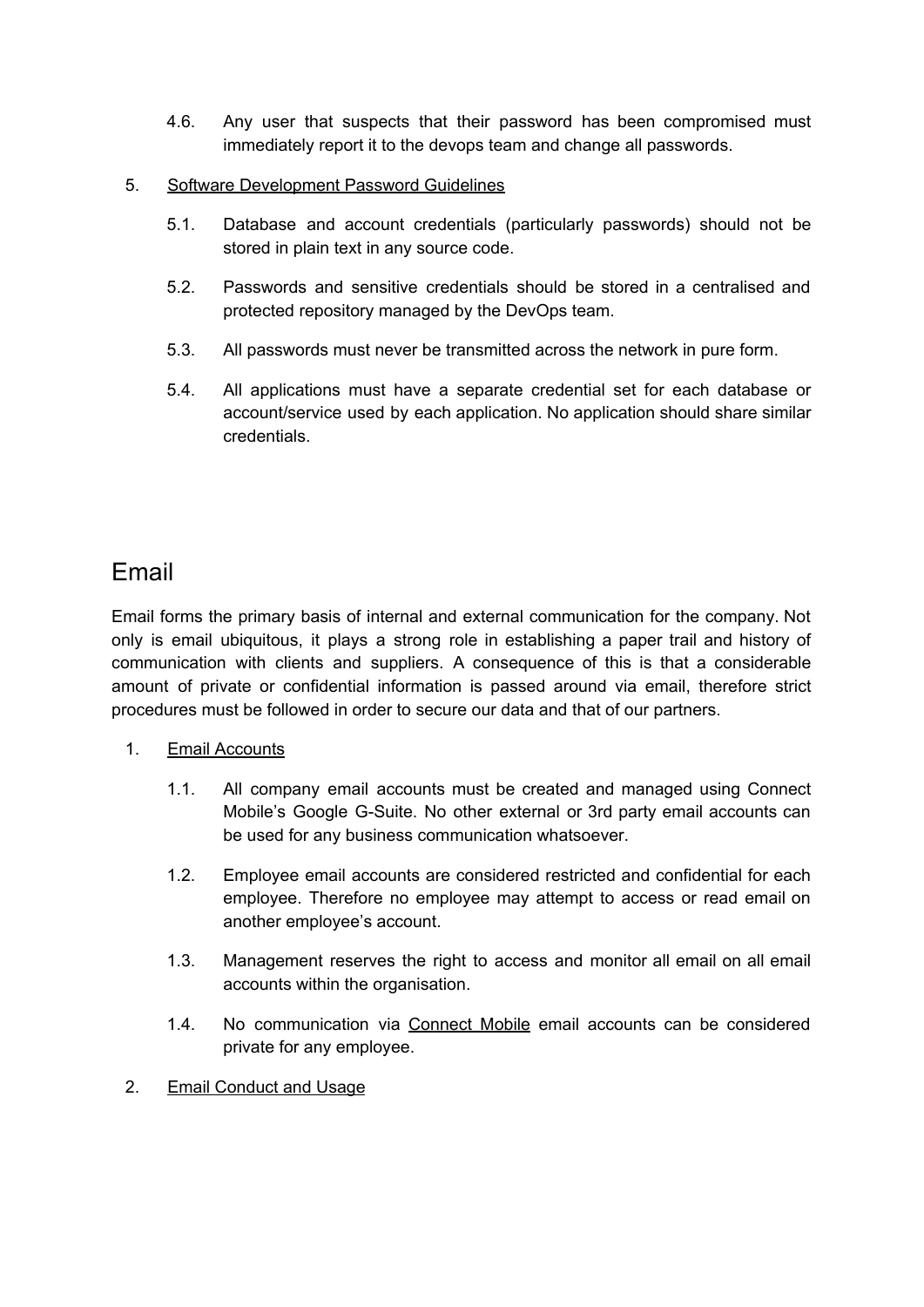- 2.1. Company email should be used for business related communication only. Personal communication is permitted on a limited basis, but no non commercial communication is allowed.
- 2.2. Do not use company email accounts to register or create accounts or services on 3rd party sites where the account is not for company use. Email accounts should not be linked to any personal accounts on platforms such as social media, online banking services, or any software service that is personal in nature.
- 2.3. All accounts created on any external websites, services or platforms using Connect Mobile email addresses are considered property of Connect Mobile.
- 2.4. All email messages must be consistent with applicable policies and procedures in terms of legal, ethical, safety and compliance with all applicable laws and contractual agreements.
- 2.5. Do not create, send or forward any email messages that are disruptive or offensive, such as messages containing offensive subject matter about race, gender, body appearance, disabilities, age, sexual orientation, pornography, religious beliefs, political beliefs or national origin. Employees who receive email containing any of the above mentioned content should report it to management immediately.
- 2.6. All confidential or restricted data and attachments contained within any email must be secured by encryption or password protection. Using the G-Suite Drive to share locked files is advised in all cases over sending of attachments.
- 2.7. As part of the password policy, do not share passwords via email. If a password is shared via email, the recipient is required to immediately change the password for the related account.
- 2.8. Forwarding email to outside addresses that are not related to Connect Mobile or the confidential subjects discussed in the email in question is prohibited.
- 2.9. Automatically forwarding emails to a third party or external accounts is prohibited. Employees may only use their main business email account to read and send emails.
- 2.10. Any employee who accidentally or intentionally receives any email relating to confidential or restricted information clearly not meant for their eyes, regarding company operations, client or supplier agreements, or anything relating to confidential information about the company, another employee or any person whatsoever, is required to immediately report the breach to management.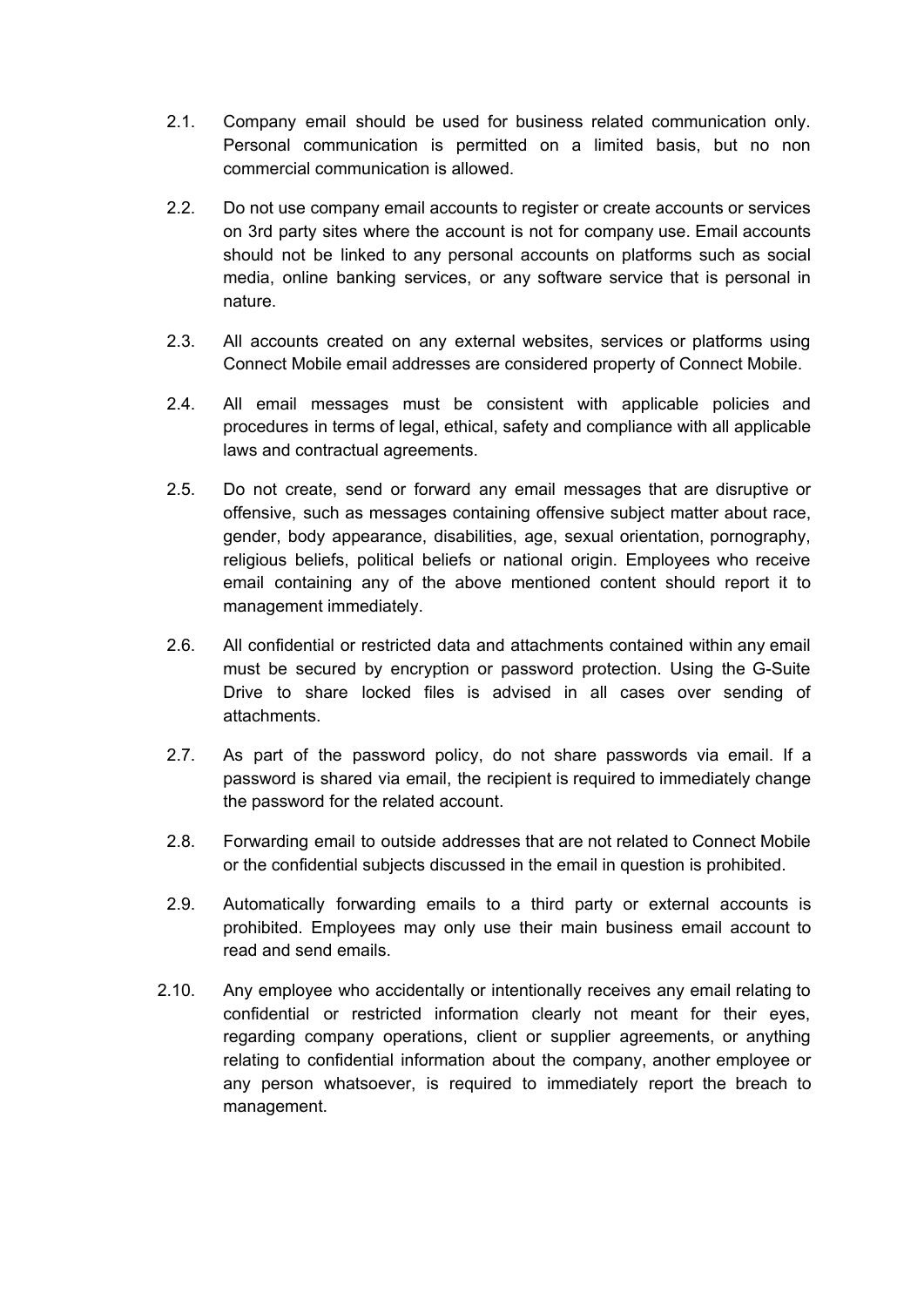## <span id="page-17-0"></span>Telegram

Telegram is an integral chat service used for day to day operations and support discussions between employees, as well as system notifications and statistics. Due to the account portability and the many available clients on most operating systems, it is difficult to lock down Telegram, and as such, strict rules apply to what kind of data can be shared over Telegram.

#### 1. Employee Chats

- 1.1. Sharing of confidential or restricted information on Telegram groups or chats is strictly prohibited. Use email instead, and only share such information with the appropriate people.
- 1.2. Uploading and sharing of sensitive documents or files that are not encrypted is strictly prohibited. Share files using access controlled G-Suite Drive instead, and ensure all files shared via Drive are not publicly available by restricting their access to the email addresses of those who require access.
- 1.3. Do not send passwords or credentials over Telegram.
- 1.4. All text messages must be consistent with applicable policies and procedures in terms of legal, ethical, safety and compliance with all applicable laws and contractual agreements.
- 1.5. It is prohibited to send any messages to employees, clients or company groups that are disruptive or offensive, such as messages containing offensive subject matter about race, gender, body appearance, disabilities, age, sexual orientation, pornography, religious beliefs, political beliefs or national origin. Employees who receive messages containing any of the above mentioned content should report it to management immediately.

#### 2. Business Groups

- 2.1. Only employees who absolutely require access to and the information on specific groups should be included as members of such groups.
- 2.2. All notification groups must be created and owned by a Connect Mobile phone number and not the private account of any employee.
- 2.3. All business groups must be created, owned and administered by a senior manager or senior member of the development team.

#### 3. Application and System Notifications

3.1. It is prohibited to include any confidential, restricted or personal information about Connect Mobile, it's clients, client customers, providers, partners or employees in any automated notification on any group.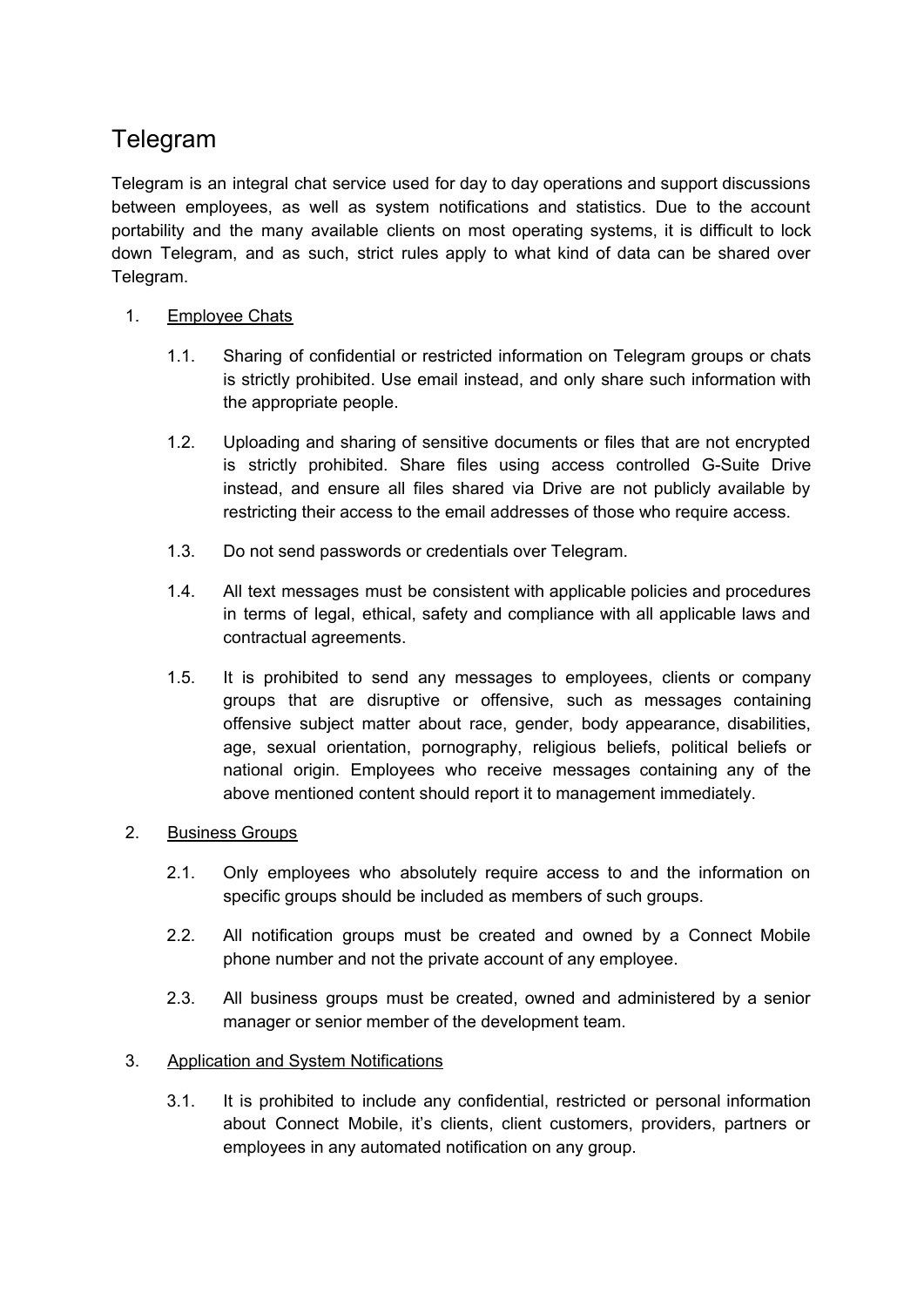3.2. Access to these notifications should be restricted to need to know employees only.

## <span id="page-18-0"></span>Plugin

Plugin is Connect Mobiles proprietary administrative and client self service web system, which is available online through any web browser. Plugin acts as a gateway/online portal for employees and clients to access Connect Mobile's SMS and USSD functions and reporting. As a result, Plugin represents a potentially open line to a large amount of confidential and restricted information, especially for employees.

While a large effort has been made to secure data on Plugin, administrators still wield a huge amount of power within the system to view client data. As a consequence, it is vital that employees with administrative rights adhere to the following rules regarding access and data on Plugin.

#### 1. Administrative Guidelines

- 1.1. Never download, reveal or share any confidential or restricted data to any client or third party outside of Connect Mobile or any unauthorised employees. These include:
	- 1.1.1. MTSMS statistics
	- 1.1.2. MOSMS statistics
	- 1.1.3. Delivery statistics
	- 1.1.4. USSD statistics
	- 1.1.5. Client sending statistics or behaviour
	- 1.1.6. User activity
	- 1.1.7. MTSMS or MOSMS records, including mobile numbers or message content
	- 1.1.8. USSD session data, including mobile numbers and user input
	- 1.1.9. Client customer personal information of any kind, whether derived from contact lists or message content
	- 1.1.10. Client lists or pricing
	- 1.1.11. Provider lists or pricing
	- 1.1.12. Financial data of any kind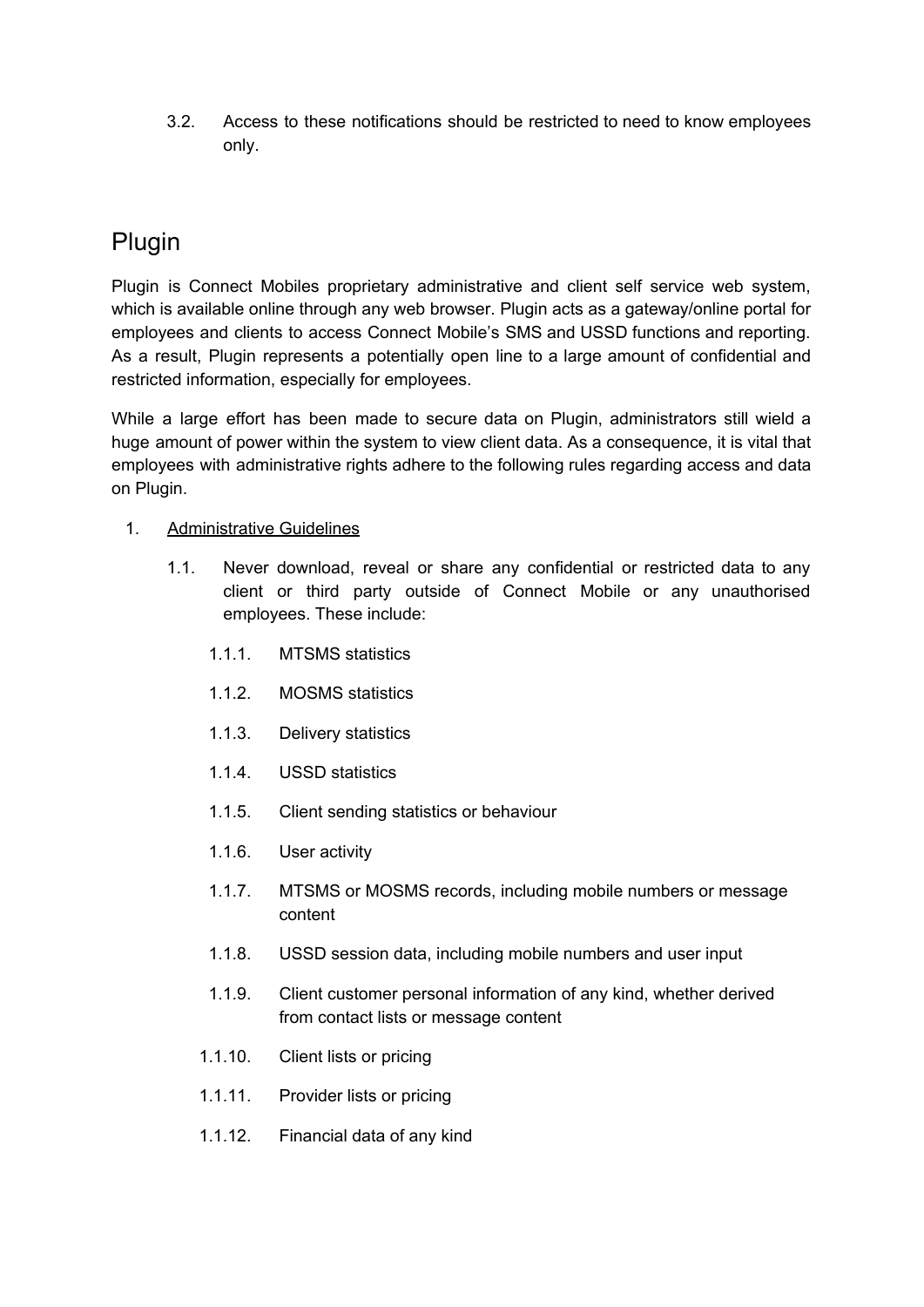- 1.1.13. Contact details or personal information of any user on Plugin
- 1.1.14. Reports of any kind unless that information pertains to a particular client request
- 1.2. Never share any passwords of any users on any platform whatsoever. If you must set a password on behalf of another user, use the proper process in order to ensure that a user changes the password on the next login.
- 1.3. Never add any users or create any accounts without express authorisation from management or the accounts department.
- 1.4. Never enable or disable a user or account without express authorisation from management or the accounts department.
- 1.5. Never view or attempt to access any client data that is not required for a support query or operational reason.
- 1.6. Never make any changes to a client user, account, service or data without permission from management and the client in question.

### <span id="page-19-0"></span>G-Suite and Google Drive

G-Suite provides the company with excellent identity and rights management, access control and auditing alongside the easy accessibility to the system both on-site and off-site. It is important to restrict most document storage, collaboration and management to Google Drive within the company G-Suite account in order to get the most out of it's security benefits.

As a result, **all employees are required to store and document client data on Google Drive under their @connect-mobile.co.za account, using either their personal work drive or team drive**. Documents may not be stored in any other service or any other physical storage other than temporary use files on the employees local computer.

## <span id="page-19-1"></span>Handling Client Files and Data

Clients and partners send us large amounts of documents and data files. At this point, it's a critical part of how we do business, but also exposes challenges in terms of protecting that data as it is passed around between internal employees (Connect Mobile Communication) and our external clients and partners.

While we have little control on how clients handle their data, we can apply best practice to protect this data on our side, the following are a set of strict rules that apply towards how this data is handled: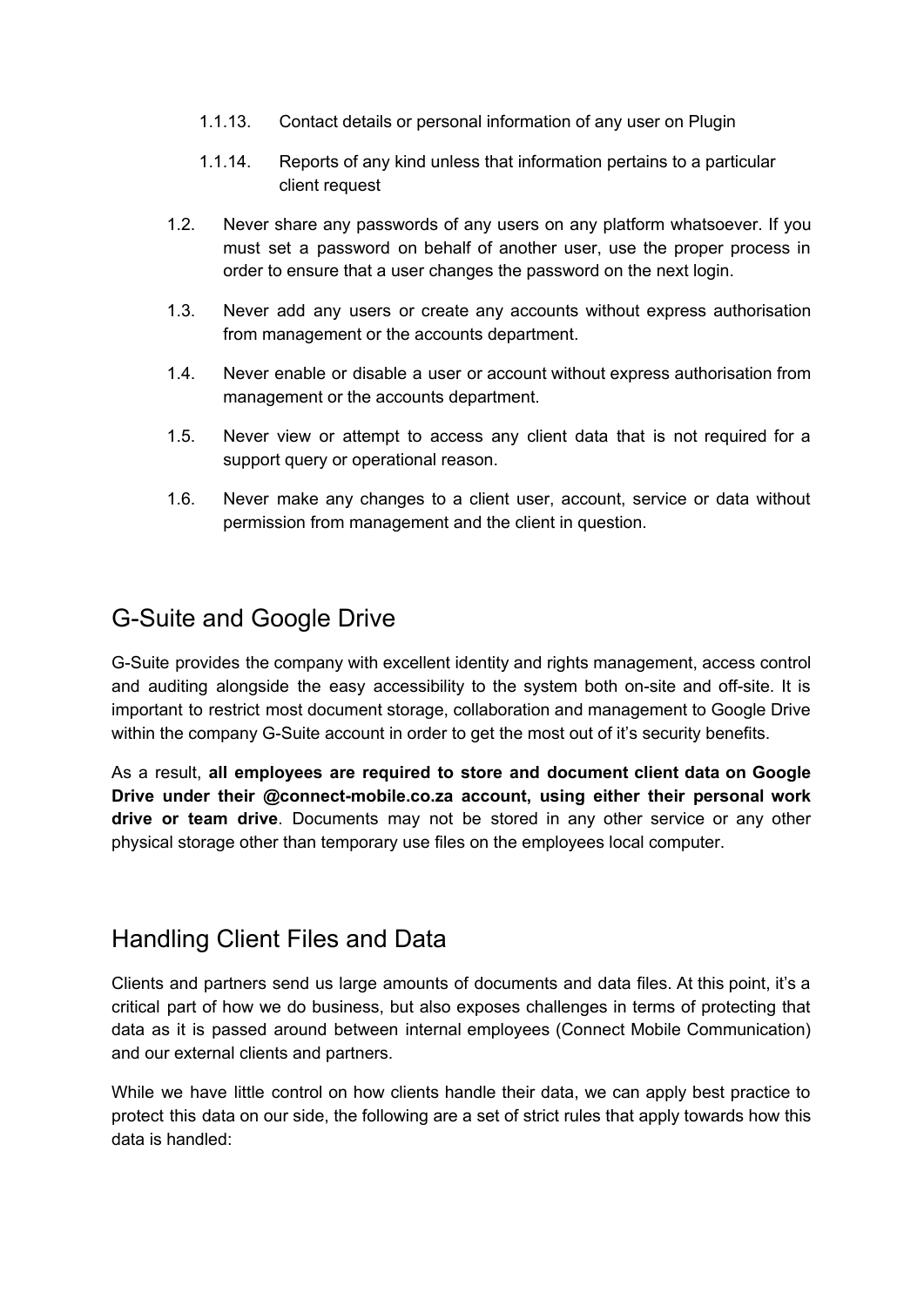- 1. Store client data on G-Suite Google Drive only, not on local file systems, and not on any other service.
- 2. If client data must be downloaded onto your local computer in order to perform an action (such as a contact list import or bulk send), the client data must be immediately deleted after use.
- 3. As above, destroy any client data in long term storage (G-Drive) that is no longer needed.
- 4. If the file relates to a project plan or campaign plan, it must be immediately stored in the work account GDrive instead of downloading it.
- 5. Always share client data via secure (non-public) G-Drive links.
- 6. If a file needs to be shared via a public link, the file must be destroyed or the link disabled as soon as the client has confirmed receipt.
- 7. Only share client data with fellow employees if the employee in question requires access in order to do their job. Do not broadcast data to all employees.
- 8. Do not share client files and data via Telegram, WhatsApp, Skype or any other messaging or social media client with anyone.
- 9. Do not share client data with any organisation or third party outside of the company without express permission of management and authorised representatives of the client.
- 10. Do not attach or send client data or files in email unless the data needs to be delivered to an external recipient approved by the client as mentioned in point 8.
- 11. Downloading, transfer and removal of any client data is strictly prohibited. At no point must client data be stored on any physical storage medium such as a USB drive, mobile phone or computer other than your own for business purposes.

### <span id="page-20-0"></span>Mobile Phones

Mobile phones and personal devices represent new challenges for organisational security due to their portability while being a critical productivity tool for most employees. Enforcing security rules and adhering to protocols when it comes to the usage of mobile devices will help minimise the risk of private and sensitive data being leaked outside the organisation.

All private devices that are utilised by employees using their work profile are required to adhere to the rules of the G-Suite device management plan. This is automatically enforced when any employee attempts to login to their device using their @connect-mobile.co.za address. These device policies enforce the following properties on a private device: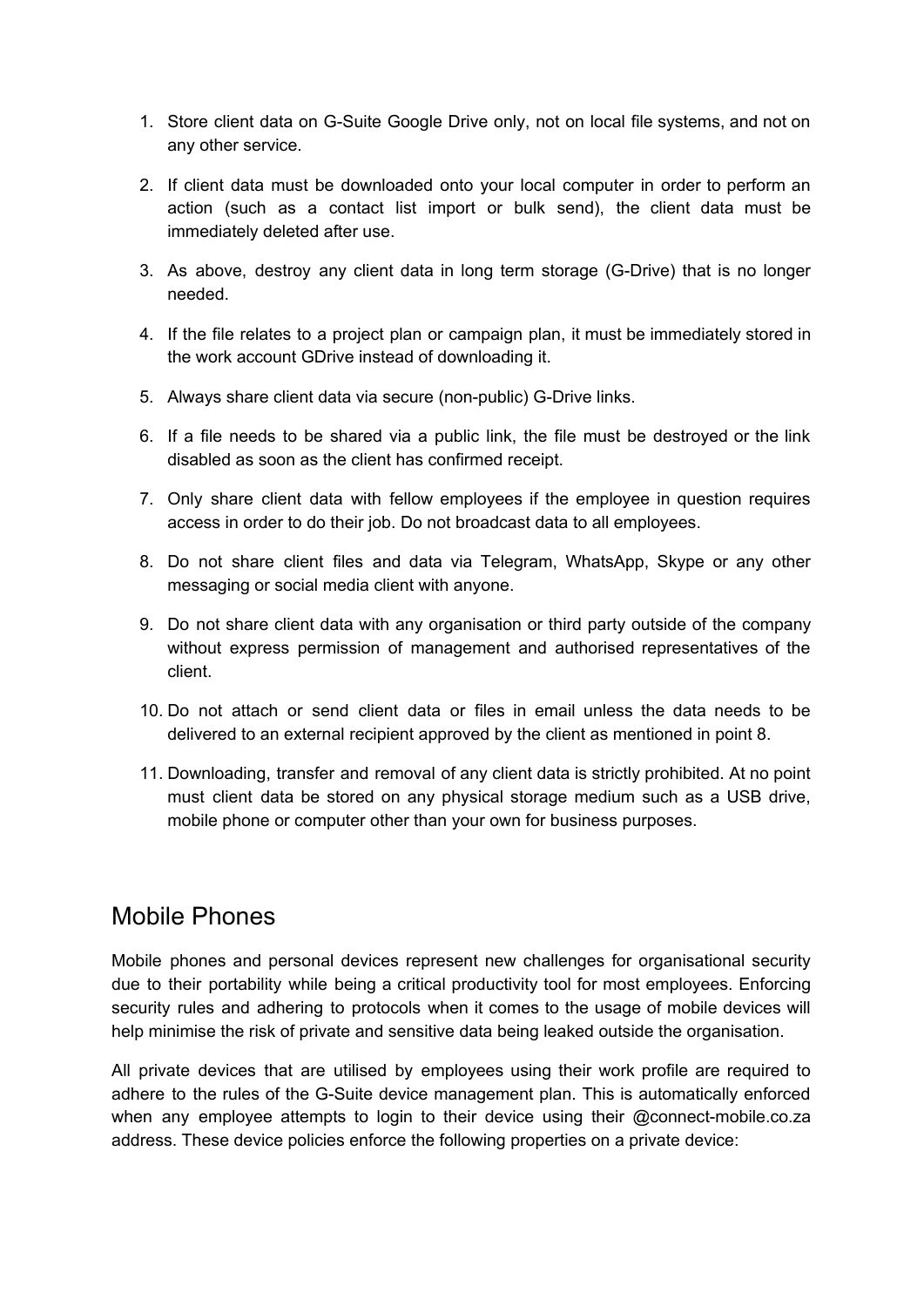- An employee's device must be encrypted by default.
- All Google apps and services that work under the work profile are kept completely separate from personal apps and services on the device.
- Only Connect Mobile approved apps may be installed when using the work profile.
- No messages, files, images or screenshots can be shared between work profile apps and other private apps.
- The employees account can be remotely wiped. This function will only wipe data and apps related to the work profile, and leave personal data and apps intact.

### <span id="page-21-0"></span>Access points and networking equipment

- No private access points or other networking equipment may be used on the premises without express permission from management
- Security between systems that need DC connectivity is strictly controlled using OpenVPN certificates. These certificates must be invalidated when a client leaves the company.

## <span id="page-21-1"></span>Security Technology

### <span id="page-21-2"></span>Identity and Access Management

Our IAM (Identity and Access Management) structure is currently fragmented, and split across several domains, depending on the services or technologies required for Connect Mobile to conduct its operations. A future update to centralise IAM is planned.

● **G-Suite** 

Employees are granted email accounts "@connect-mobile.co.za" in the company G-Suite domain that identify and control access to email, documents, events and other Google services for the company. Employees also use these email addresses to register on other third party web services on behalf of the company, in order to maintain company ownership over those accounts.

For more information on the security tech provided by G-Suite, please visit the following link:

https://gsuite.google.com/learn-more/security/security-whitepaper/page-9.html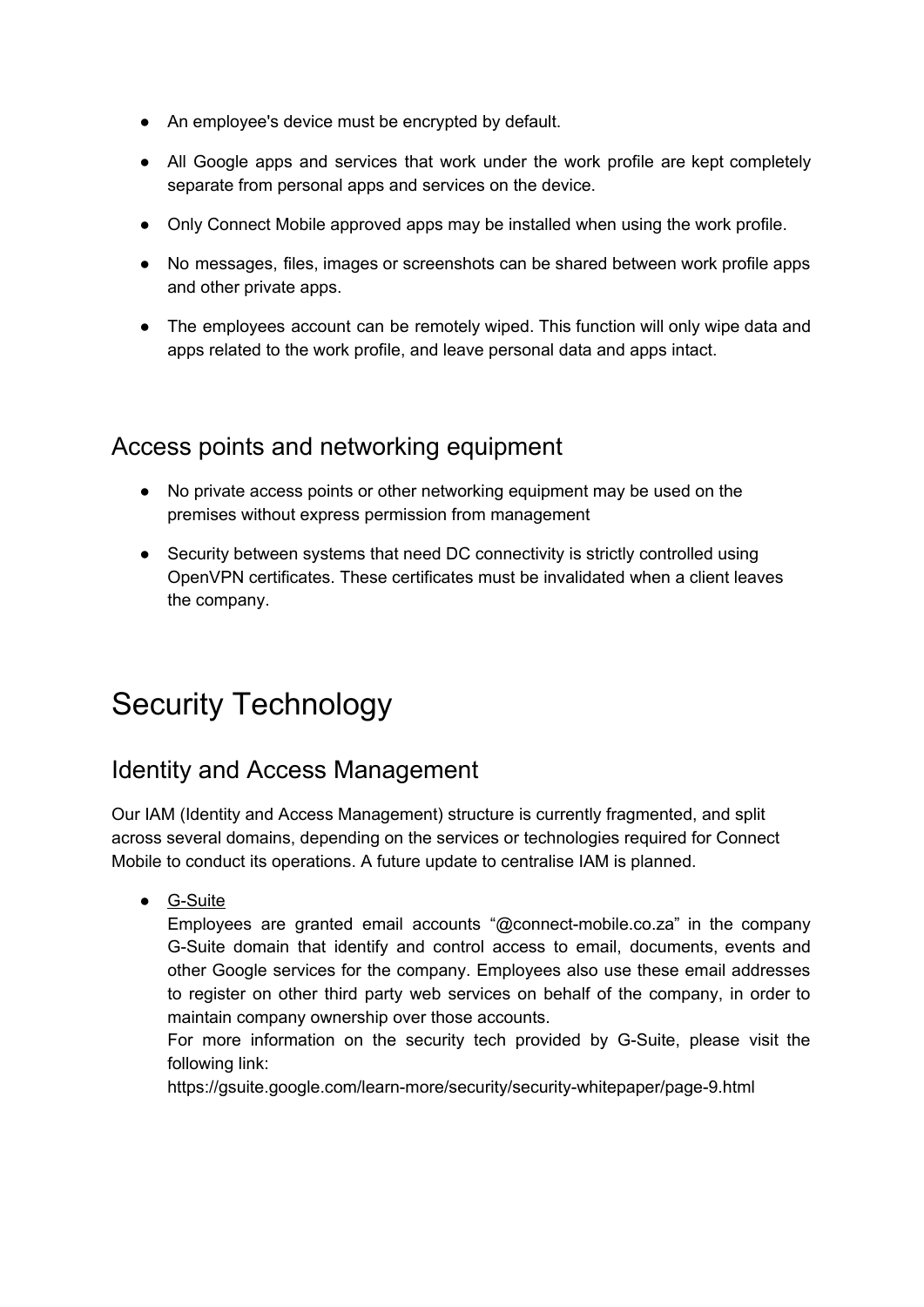● Plugin

Employees and clients are issued with a Plugin specific user, which grants access to Connect Mobile SMS, USSD and reporting systems.

- AWS IAM
- Personal Accounts

This covers things like Telegram accounts. These are managed by individual employees, and are granted access to certain company channels, such as Telegram groups. This is the weakest part of the IAM architecture, as there is no centralised way of identifying and controlling access for these accounts.

- Cacoo
- 3CX telephony
- Spanning backup (Comprehensive backup system for GSuite.)

## <span id="page-22-0"></span>Enterprise Digital Rights Management (DRM)

Rights and access is explicitly controlled by Google G-Suite tools, which applies individual and group permissions to users who can access content within this ecosystem. Google uses what is called an IRM (Information Rights Management) to provide granular rights control on documents and other data within the G-Suite ecosystem.

Plugin features a rudimentary rights system, but is currently lacking with only two levels of rights management. A new permissions system has been partially built, but has not been completed by the time of writing.

Closer integration to the G-Suite accounts is desired on Plugin using G-Suites SSO (Single Sign On) integration.

It should be noted that Telegram is still lacking some sort of rights management other than access control via membership to certain groups.

## <span id="page-22-1"></span>Data Loss Prevention (DLP)

G-Suite provides a powerful DLP (Data Loss Prevention), which allows administrators to set rules and keywords for detection in outgoing or incoming mail, and even apply automated rules to these messages, to either scrub, quarantine or block such messages.

These rules and keywords should be reviewed once a year and updated to protect against the latest anticipated angles of attack or leakage.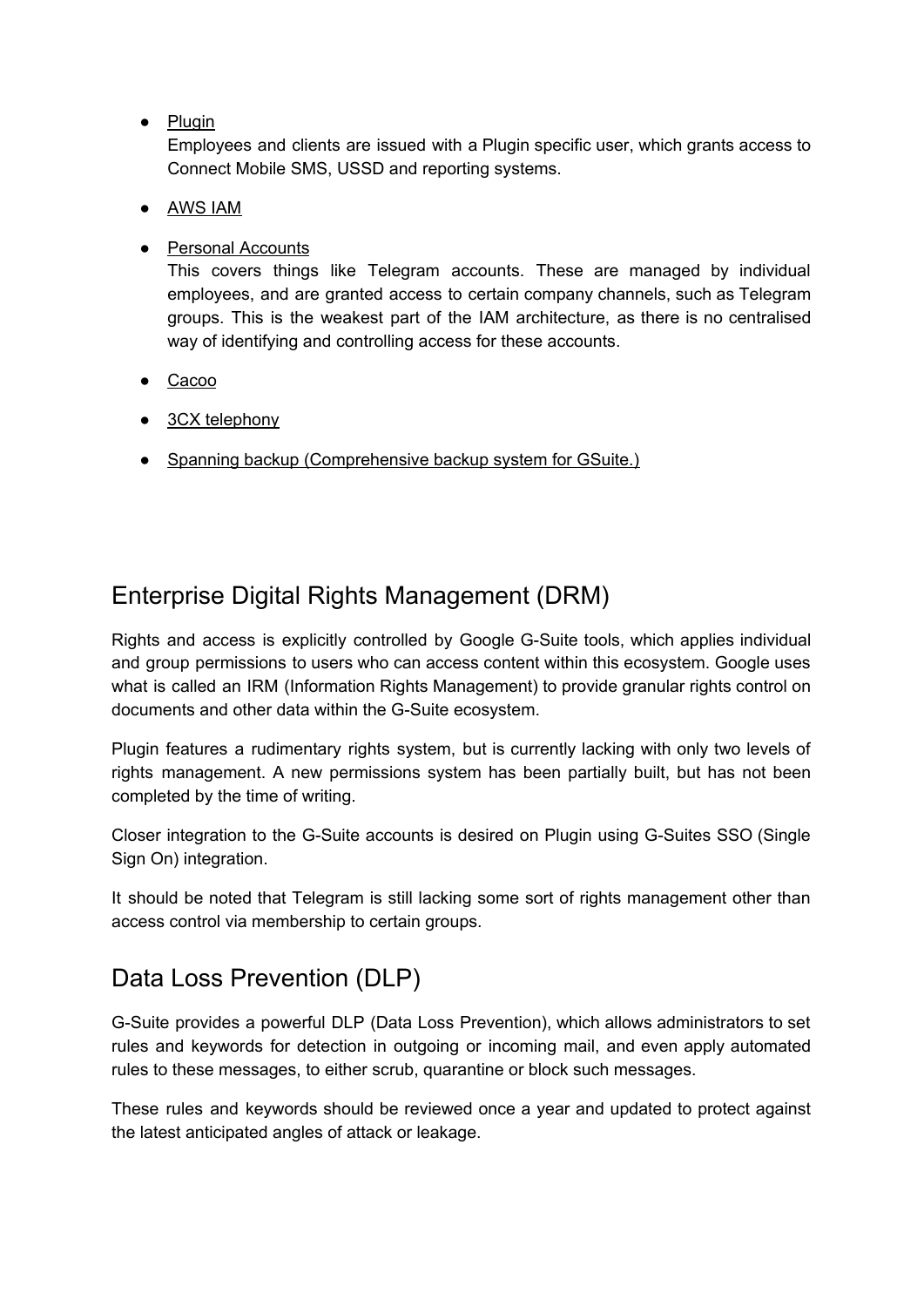More on G-Suite DLP: https://support.google.com/a/answer/6280516?hl=en

Backups are run every day by the spanning backup system. Access is restricted to G-Suite administrators.

### <span id="page-23-0"></span>Breach Detection

Breach detection covers a broad subject of monitoring our infrastructure and our data to detect intrusions. This subject is noted in minor detail, as implementation of our breach protection systems will be spearheaded after we conduct a Data Protection Impact Assessment (DPIA) and a proper security audit.

At this point, Google Vault provides tools to audit user activity with regards to documents and emails. This requires manual monitoring of activity.

G-Suite Drive Audit Log Alerts can notify admins of specific activity, such as documents being shared with the word "Confidential" in them, in order to detect breaches as they happen.

https://support.google.com/a/answer/4579696

We can look into introducing Breach Detection Tools that monitor network and user activity for anomalies within our network. The resolution of our breach protection systems will be resolved when we conduct a Data Protection Impact Assessment and Security Audit.

## <span id="page-23-1"></span>Data Breach Incident Response

The following represents a basic set of steps to follow in the event that a data breach has been identified.

#### 1. **Determine Loss**

Determine what data was lost or compromised, and where it was stored.

#### 2. **Secure and Lockdown**

Change all passwords and lock down access to the data storage site until the breach point has been identified.

#### 3. **Identify and Inform Parties**

Immediately identify and inform all parties that are affected by the breach, such as clients, suppliers or employees. In the case of sensitive, restricted or confidential data, the related parties must be informed as soon as they have been identified. In the case of internal data loss that is not sensitive, clients can be informed as soon as the report is assembled in step 6. If passwords are affected, external parties must be instructed to change their passwords immediately.